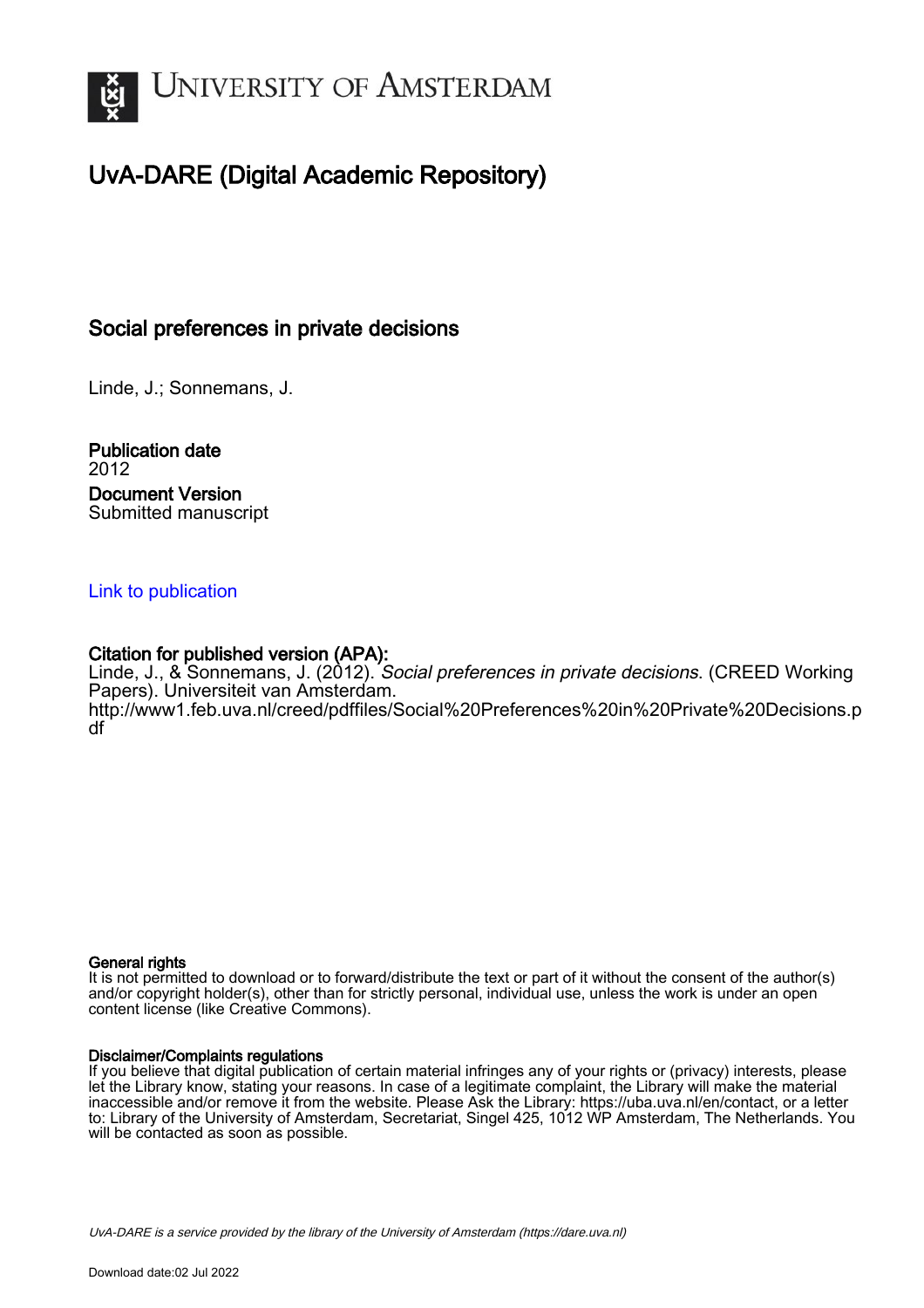# **SOCIAL PREFERENCES IN PRIVATE DECISIONS[\\*](#page-1-0)**

Jona Linde (corresponding author)

*CREED, Amsterdam School of Economics, University of Amsterdam Roetersstraat 11 1018 WB Amsterdam, The Netherlands*

*Email:* j.linde@uva.nl, *Phone: +31 20 525 5902, Fax: +31 20 525 5283*

and Joep Sonnemans

*CREED, Amsterdam School of Economics, University of Amsterdam*

December 2011

#### **Abstract**

Social preference models were originally constructed to explain two things: why people spend money to affect the earnings of others and why the income of others influences reported happiness. We test these models in a novel experimental situation where participants face a risky decision that affects only their own earnings. In the social (individual) treatment participants do (not) observe the earnings of others. In the social treatment gambles therefore not only affect absolute but also relative earnings. Outcome-based social preference models therefore predict a treatment difference. We find that decisions are generally the same in both treatments, in line with rule-based social preference models, like procedural fairness.

**Keywords: fairness, social preferences, decision making under risk, experiment Classification-JEL:** C91, D63, D81

<span id="page-1-0"></span> <sup>\*</sup> We would like to thank Roel van Veldhuizen and participants of the Maastricht Behavioral and Experimental Economics Symposium, June 2010 in Maastricht, the CREED-CeDEx-CBESS Graduate student conference, June 2010 in Amsterdam, the ESA World Conference, July 2010 in Copenhagen and the International Meeting on Experimental and Behavioral Economics, May 2011 in Barcelona for useful comments. Financial support from the University of Amsterdam Research Priority Area in Behavioral Economics is gratefully acknowledged.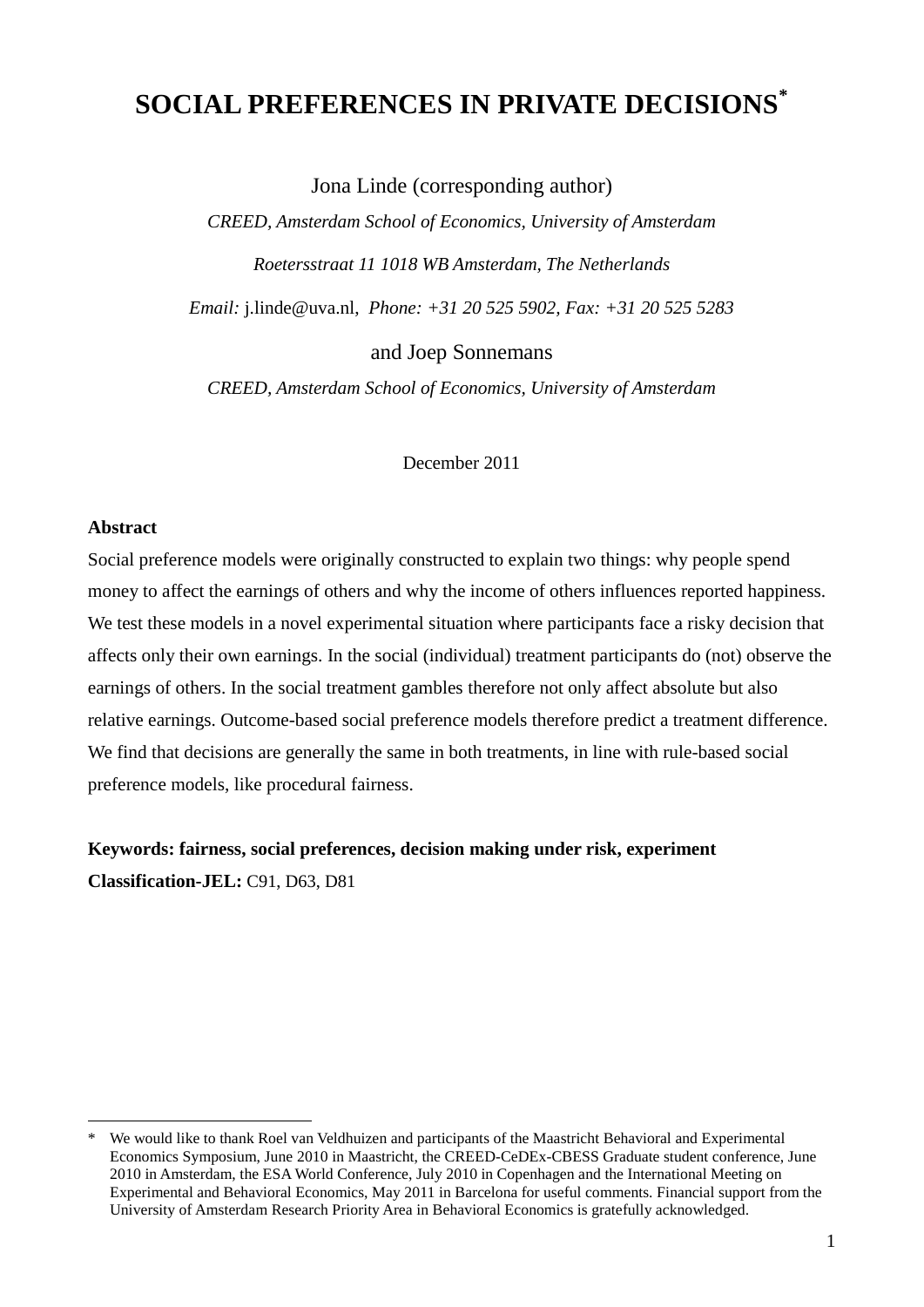### **1. Introduction**

Other-regarding preferences have supplanted pure egoism in many economic models, from labor economics (e.g. Demougin, Fluet and Helm, 2006) to optimal taxation (e.g. Choi, 2009). Two sets of empirical observations have precipitated this development. Firstly, behavior in games where decisions makers influence the earnings of others cannot be explained by egoism (see Fehr & Schmidt, 2006). Secondly, reported happiness appears to depend on relative as well as absolute income, the so-called Easterlin paradox (1974) (see Clark, Frijters and Shields, 2008).

Despite these origins other-regarding preference models also make behavioral predictions in other domains, like decision-making under risk. Such novel predictions provide an excellent test of these models. We consider situations in which the decision maker cannot influence the earnings of others but where the prospects determine not only the decision maker's absolute earnings but also her earnings relative to those of her peers. The possibility to compare one's own earnings with the earnings of peers should influence decisions, according to outcome-based social preference models. For example, inequity aversion (Fehr & Schmidt, 1999 and Bolton & Ockenfels, 2000) implies that people dislike gambles that lead to a large dispersion in earnings, i.e. where they either end up with a lot more or a lot less than their peer(s).

Earlier experiments show that social concerns can indeed influence decisions under risk. For example, Bohnet en Zeckhauser (2004) show that risk caused by others is more aversive than other forms of risk. In an earlier paper (Linde & Sonnemans, forthcoming) we show that people become more risk averse in a socially disadvantageous position. However, some anticipated effects of otherregarding preferences on decision making under risk are typically not observed. For example, although people are willing to pay to raise the (expected) earnings of others they will not pay to reduce others' risk (Brennan et al, 2008 and Güth, Vittoria Levati & Ploner, 2008). Trautmann and Vieider (forthcoming) provide an extensive overview of research on other-regarding preferences and risk.

In this paper we study situations where people take risky decisions without affecting the earnings of others. Participants make pair-wise choices between sets of three cards (figure 1). At the end of the experiment one choice situation is randomly selected. Participants blindly draw a card from their preferred set. The number on the card they draw determines their earnings.

Participants are randomly assigned to either the individual or the social treatment. In the individual treatment all participants draw from a separate set and are not informed about the earnings of others. They therefore face an entirely private lottery. In the social treatment three participants draw from the same set, without replacement. As a consequence a set of cards not only implies a gamble but also a distribution of earnings between three participants. Therefore otherregarding preferences can influence behavior in the social treatment, but not in the individual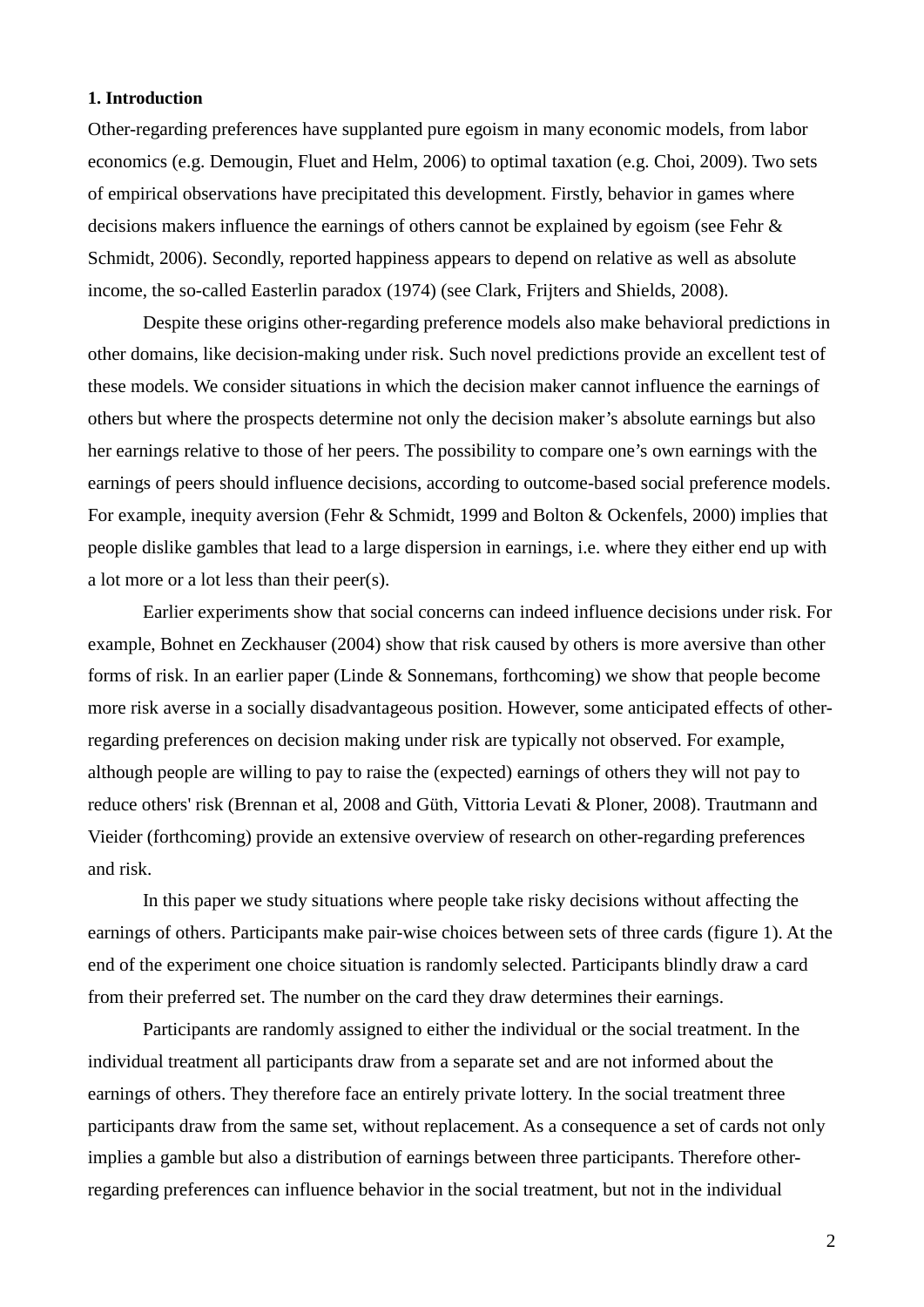treatment. However, because all participants draw a card from the set of their own choice, participants in neither treatment can influence the earnings of others by choosing a specific set.

Comparing behavior in the individual and social treatments reveals the impact of otherregarding preferences. If participants care about outcomes in terms of relative earnings, sets that lead to more (less) desirable earnings distributions are relatively more (less) attractive in the social treatment than in the individual treatment. We consider four different models of this kind that make different predictions. The first of these is inequity aversion (Fehr & Schmidt, 1999 and Bolton & Ockenfels, 2000). This model predicts that sets that result in a greater dispersion of earnings are less attractive in the social treatment than in the individual treatment. The second model, inequity seeking, (Bault, Coricelli & Rustichini, 2008), predicts the exact opposite. Thirdly, maximin preferences (Rawls 1971) predict that sets where the lowest possible earnings are highest are more popular in the social treatment. Fourthly, according to models where utility depends on one's rank in the group (e.g. Robson, 1992) the dispersion of earnings does not matter but the resulting ranking does.

In addition to the outcome-based models described above there exist rule-based models of social preferences. According to these models people do not care about outcomes in themselves, but about how these outcomes are reached. Procedural fairness (e.g. Trautmann, 2009), where people care about equality in terms of expected, but not realized earnings, is an example of such a model. Rule-based social preference models predict no differences between the treatments.

Section 2 describes the experimental design and section 3 presents the theory and the hypotheses. Section 4 reports the results of our experiment. In short we find that behavior in the social treatment is indistinguishable from that in the individual treatment. Our findings are therefore in line with procedural fairness. Section 5 provides further discussion on these results.

#### **2. Experimental design**

Although we introduce social concerns in one of the treatments, the experimental setup stays as close a possible to common individual decision-making experiments. The individual (control) treatment consists of a series of choices between two lotteries. The social treatment retains the same general structure but introduces social comparison without changing the incentives for a person who does not care about relative income or her position in the income distribution. Importantly our social treatment does not introduce the possibility to influence the payoff of others.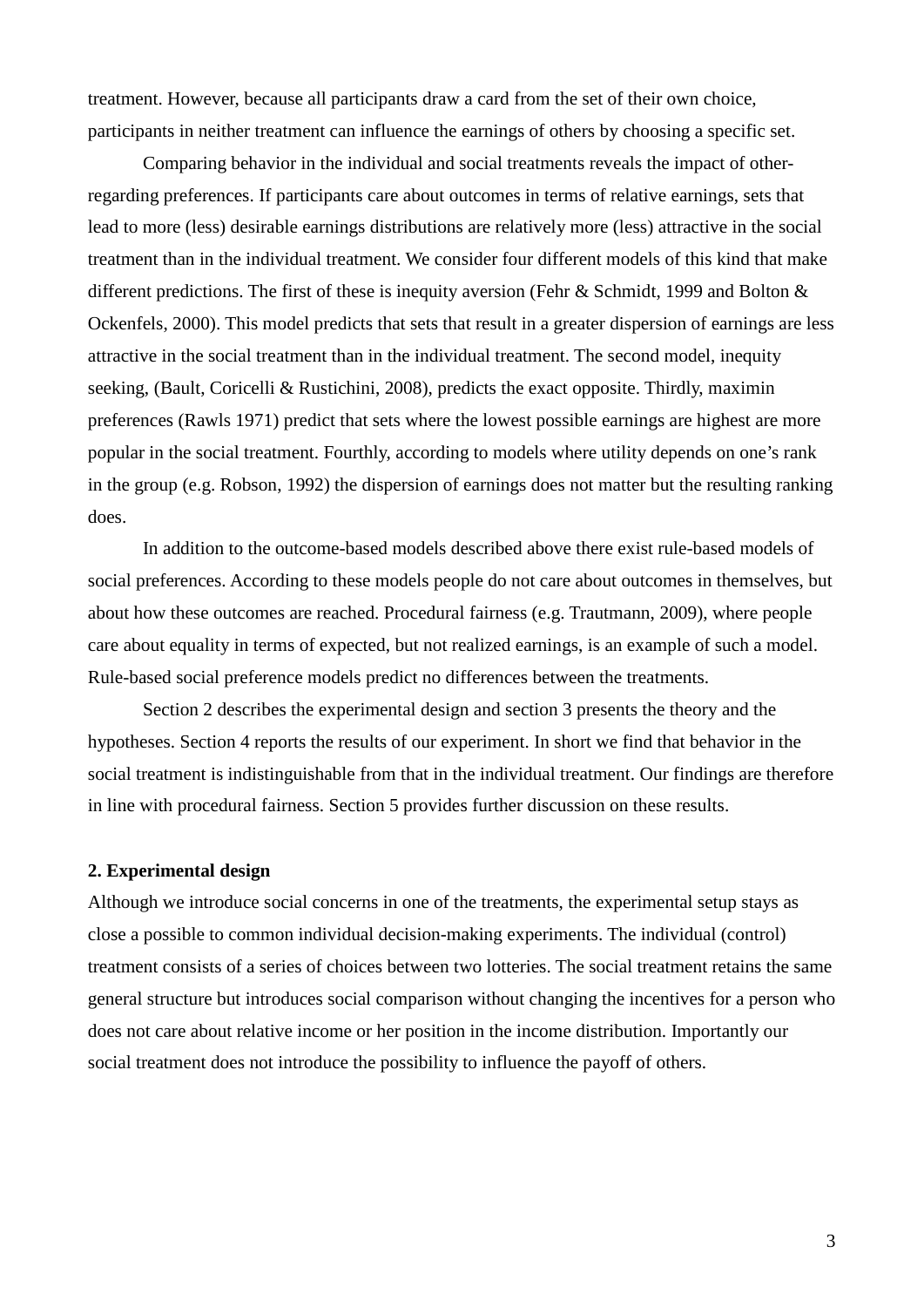

**Figure 1**: A translated example of the choice situation as presented to participants in both treatments.

#### *2.1 Individual treatment*

Participants face 20 pair-wise choice situations in an individually randomized order. In each of these situations participants choose between two sets of three cards<sup>[1](#page-4-0)</sup>. Each card has an integer number between 1 and 29 on it. The numbers on the three cards in a set always add up to 31. Figure 1 shows a screen shot of a choice situation and table 1 displays all 20 choice situations.

When all participants have made their decisions one choice situation is randomly selected. Participants are informed about the selected choice situation and reminded of the set they chose in that situation. They then blindly draw one card from the set they preferred. The participant's earnings in Euros are the number on the card they draw divided by two. Choosing a set of cards implies the choice of a lottery. $2^2$  $2^2$ 

Because the sum of the numbers on three cards in a set is always 31 the lotteries represented by the sets of cards all have the same expected value. There are three different types of sets: LLH sets with two low numbers (L) and one high number (H), LHH sets with one low number (L) and two high numbers (H) and LMH sets with three different numbers, a low (L), middle (M) and high number (H).

#### *2.2 Social treatment*

In the social treatments participants face the same choice situations as in the individual treatment. One of these choice situations is again randomly selected. In contrast to the individual treatments however participants are then matched with two others who chose the same set in that choice situation. These three participants successively, blindly, draw a card from this set without replacement. As a result a set of cards not only represents a lottery over the decision maker's own

<span id="page-4-2"></span><span id="page-4-0"></span> <sup>1</sup> Which of these sets appears left or right is randomly determined for each participant individually.

<span id="page-4-1"></span><sup>2</sup> The experiment was computerized using php/mysql and no actual cards were used. Appendix A gives the English translation of the instructions.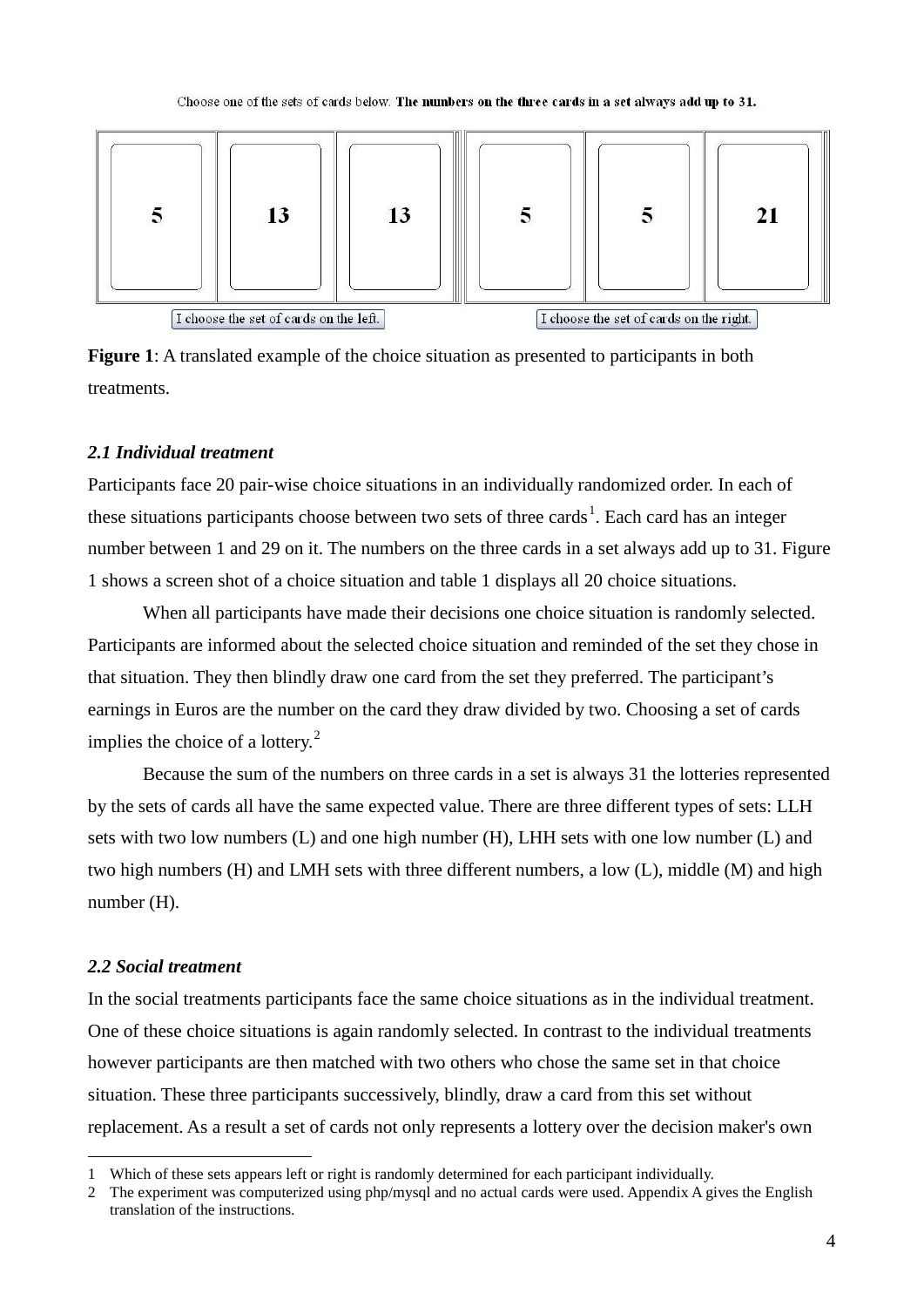earnings, but also over her relative earnings.

It is possible that the number of participants choosing a set is not a multiple of three. In that case the number of participants choosing one set is always a multiple of three plus one and the number choosing the other set a multiple of three minus one. We then randomly select one of the participants who chose the set chosen by a multiple of three plus one and reallocate him or her to the other set. Participants are aware of this. Given this procedure there is at most one participant per session who does not get to choose from his or her preferred set. Therefore participants in both treatments have an incentive to choose the set they prefer.

Compared to the individual treatment the social treatment only changes one thing: sets of cards now also imply a distribution of earnings between three peers. All other aspects of the decision situation such as the implied risk or the presentation of the decision situation remain the same. Importantly, although we introduce social comparison, participants cannot affect the set from which another participant draws a card or influence earnings of other participants in any way. Altruism or similar concerns therefore cannot affect participants' decisions.

#### **2.3 Related experiments**

This experimental design is similar to so-called "veil of ignorance" experiments, inspired by Rawls' (1971) classic thought-experiment. In such experiments, participants choose an income distribution for a group without knowing their place in the distribution (e.g. Beckman et al., 2002 and Carlsson et al., 2005). Schildberg-Hörisch's (2010) experiment comes closest to our design because she compares behavior in treatments with and without the possibility of social comparison.

The fundamental difference between our design and veil of ignorance experiments is that in the latter decisions makers affect the earnings of others while we exclude this possibility. As discussed above this allows us to exclude several other-regarding concerns such as altruism. As far as we know only three other experiments on decision making under risk and other-regarding preferences share this feature: Bault Coricelli and Rustichini (2008), Rohde and Rohde (2011) and Linde and Sonnemans (forthcoming). All three of these experiments test a different and/or narrower set of hypotheses than we do here and do not directly compare behavior in contexts with and without the presence of social comparison.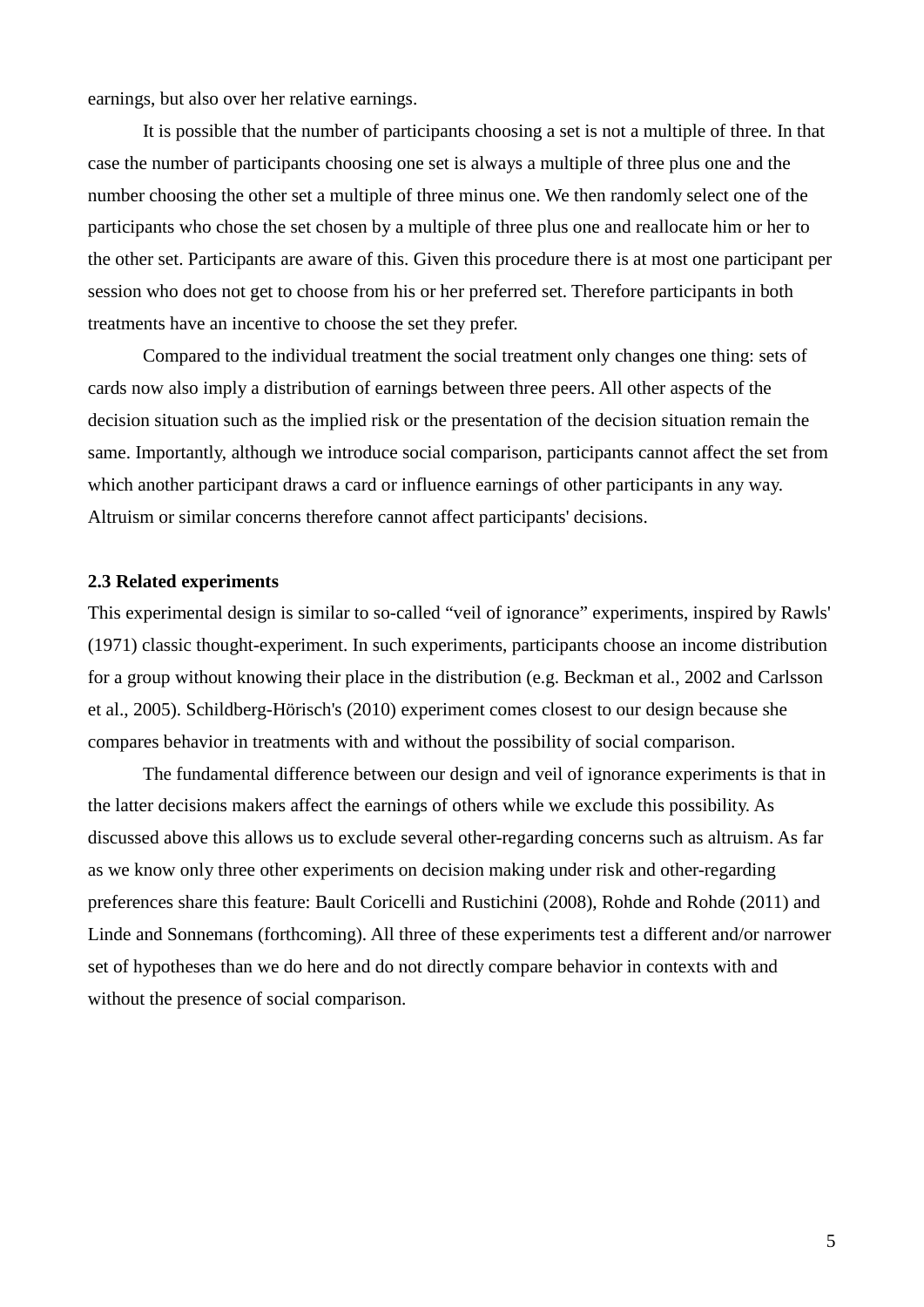| <b>Choice</b>                           |                              |                   |                          |                     |                                |                          |                                               |                                          |                         |                                 |                  |               |                           |
|-----------------------------------------|------------------------------|-------------------|--------------------------|---------------------|--------------------------------|--------------------------|-----------------------------------------------|------------------------------------------|-------------------------|---------------------------------|------------------|---------------|---------------------------|
| situation                               | Set A <sup>a</sup>           |                   |                          | <b>Set B</b>        |                                |                          | <b>Hypotheses</b> <sup>b</sup>                |                                          |                         |                                 | Results $(\% A)$ |               |                           |
|                                         |                              |                   |                          |                     |                                |                          | Inequity aversion<br>$\overline{\phantom{0}}$ | Inequity seeking<br>$\mathbf{\tilde{c}}$ | 3 Maximin prefs         | Ranknig prefs<br>$\overline{a}$ |                  |               |                           |
|                                         | #                            | Cards             | <b>Type</b>              | $\#$                | Cards                          | <b>Type</b>              |                                               |                                          |                         |                                 | Indiv.           | <b>Social</b> | $\mathbf{p}^{\mathrm{c}}$ |
| $\mathbf{1}$                            | $\mathbf{1}$                 | 1,1,29            | <b>LLH</b>               | $\overline{4}$<br>7 | 1,15,15                        | LHH                      | $\lt$                                         | $\geq$                                   | $\boldsymbol{0}$        | $\geq$                          | 5.41%            | 11.90%        | 0.195                     |
| $\overline{2}$<br>$\overline{3}$        | $\mathbf{1}$                 | 1,1,29            | <b>LLH</b>               | $\overline{2}$      | 8,8,15                         | <b>LLH</b>               | $\,<\,$                                       | $\geq$                                   | $<\,$<br>$\overline{0}$ | $\boldsymbol{0}$                | 8.11%            | 7.14%         | 0.321                     |
| $\overline{4}$                          | $\mathbf{1}$<br>$\mathbf{1}$ | 1,1,29            | <b>LLH</b><br><b>LLH</b> | 5                   | 1,8,22                         | <b>LMH</b><br><b>LMH</b> | $\lt$                                         | $\geq$                                   |                         | $\geq$                          | 8.11%            | 19.05%        | 0.101                     |
| $\overline{5}$                          | $\overline{4}$               | 1,1,29<br>1,15,15 | <b>LHH</b>               | $\overline{7}$      | 5,11,15                        | <b>LLH</b>               | $\,<$                                         | $\geq$<br>$\geq$                         | $\,<$                   | $\qquad \qquad$                 | 13.51%           | 9.52%         | 0.237                     |
| $\overline{6}$                          |                              |                   |                          |                     | 8,8,15                         |                          | $\,<$                                         |                                          | $\,<$<br>$\overline{0}$ | $\,<$                           | 24.32%           | 33.33%        | 0.135                     |
|                                         | $\overline{4}$               | 1,15,15           | <b>LHH</b>               | $\overline{2}$      | 1,8,22                         | <b>LMH</b>               | $\geq$                                        | $\lt$                                    |                         | $<\,$                           | 83.78%           | 78.57%        | 0.192                     |
| $\overline{7}$                          | $\overline{4}$               | 1,15,15           | <b>LHH</b>               | 5                   | 5, 11, 15                      | <b>LMH</b>               | $<\,$                                         | $\geq$                                   | $<\,$                   | $\,<$                           | 48.65%           | 45.24%        | 0.171                     |
| 8                                       | $\overline{7}$               | 8,8,15            | <b>LLH</b>               | $\overline{2}$      | 1,8,22                         | <b>LMH</b>               | $\geq$                                        | $\,<$                                    | $\,<$                   | $\rm{>}$                        | 16.22%           | 21.43%        | 0.192                     |
| 9                                       | $\boldsymbol{7}$             | 8,8,15            | <b>LLH</b>               | 5                   | 5,11,15                        | <b>LMH</b>               | $\geq$                                        | $\,<$                                    | $\geq$                  | $\geq$                          | 32.43%           | 38.10%        | 0.163                     |
| 10                                      | $\overline{2}$               | 1,8,22            | <b>LMH</b>               | $\overline{5}$      | 5, 11, 15                      | <b>LMH</b>               | $\overline{\left\langle \right\rangle }$      | $\geq$                                   | $\lt$                   | $\boldsymbol{0}$                | 18.92%           | 19.05%        | 0.225                     |
| 11                                      | 3                            | 5,5,21            | <b>LLH</b>               | 6                   | 5,13,13                        | <b>LHH</b>               | $\,<$                                         | $\geq$                                   | $\boldsymbol{0}$        | $\,>$                           | 10.81%           | 11.90%        | 0.273                     |
| 12                                      | 3                            | 5,5,21            | <b>LLH</b>               | 8                   | 9,9,13                         | <b>LLH</b>               | $\lt$                                         | $\geq$                                   | $\lt$                   | $\overline{0}$                  | 18.92%           | 11.90%        | 0.171                     |
| 13                                      | 3                            | 5,5,21            | <b>LLH</b>               | 9                   | 9,11,11                        | <b>LHH</b>               | $\,<$                                         | $\geq$                                   | $\,<$                   | $\geq$                          | 16.22%           | 19.05%        | 0.221                     |
| 14                                      | $\overline{3}$               | 5,5,21            | <b>LLH</b>               | 10                  | 10,10,11                       | $LLH$                    | $\,<$                                         | $\mathbf{L}$                             | $\lt$                   | $\boldsymbol{0}$                | 13.51%           | 14.29%        | 0.253                     |
| 15                                      | 6                            | 5,13,13           | <b>LHH</b>               | 8                   | 9,9,13                         | <b>LLH</b>               | $\,<$                                         | $\geq$                                   | $<\,$                   | $<\,$                           | 48.65%           | 50.00%        | 0.177                     |
| 16                                      | 6                            | 5,13,13           | ${\rm LHH}$              | 9                   | 9,11,11                        | <b>LHH</b>               | $\lt$                                         | $\geq$                                   | $\lt$                   | $\overline{0}$                  | 40.54%           | 54.76%        | 0.082                     |
| 17                                      | 6                            | 5,13,13           | <b>LHH</b>               | 10                  | 10,10,11                       | <b>LLH</b>               | $\,<$                                         | $\geq$                                   | $<\,$                   | $\,<$                           | 24.32%           | 26.19%        | 0.201                     |
| 18                                      | 8                            | 9,9,13            | <b>LLH</b>               | 9                   | 9,11,11                        | <b>LHH</b>               | $\lt$                                         | $\geq$                                   | $\boldsymbol{0}$        | >                               | 35.14%           | 23.81%        | 0.108                     |
| 19                                      | 8                            | 9,9,13            | <b>LLH</b>               | 10                  | 10,10,11                       | <b>LLH</b>               | $\,<$                                         | $\geq$                                   | $<\,$                   | $\overline{0}$                  | 18.92%           | 14.29%        | 0.205                     |
| 20<br>TRAINING THE CONDITION OF CHARGES | 9                            | 9,11,11           | <b>LHH</b>               | 10                  | 10,10,11<br>concert the attack | <b>LLH</b>               | $\,<$                                         | >                                        | $<\,$                   | $<\,$                           | 43.24%           | 40.48%        | 0.175                     |

**Table 1**: The choice situations used in the experiment.

<sup>a</sup> In the experiment set A and B were randomly displayed on the left or right side, without labels.  $b$  Shows per hypothesis whether choosing set A over set B is more (>), less (<), or equally (0) likely in the social treatment than in the individual treatment. Hypothesis 5 predicts no difference between treatments. These hypotheses are explained in section 3.

c P-values for a two-sided Fisher-exact test.

# **3. Theory and hypotheses**

As social preferences have gained credence they are ever more often incorporated into applied economic models (e.g. Demougin, Fluet & Helm, 2006 and Choi, 2009). The kind of otherregarding preferences that are assumed can have a profound impact on the predictions and policy recommendations of these applied economic models (e.g. Bowles & Hwang, 2008). Although the existence of other-regarding preferences is hardly ever questioned anymore the exact form these preferences take is still up for discussion.

The decision situations in our experiment have been designed to distinguish between some of these models. The primary distinction is between outcome-based social preferences, which predict a treatment effect, and rule-based social preferences, which predict the same behavior in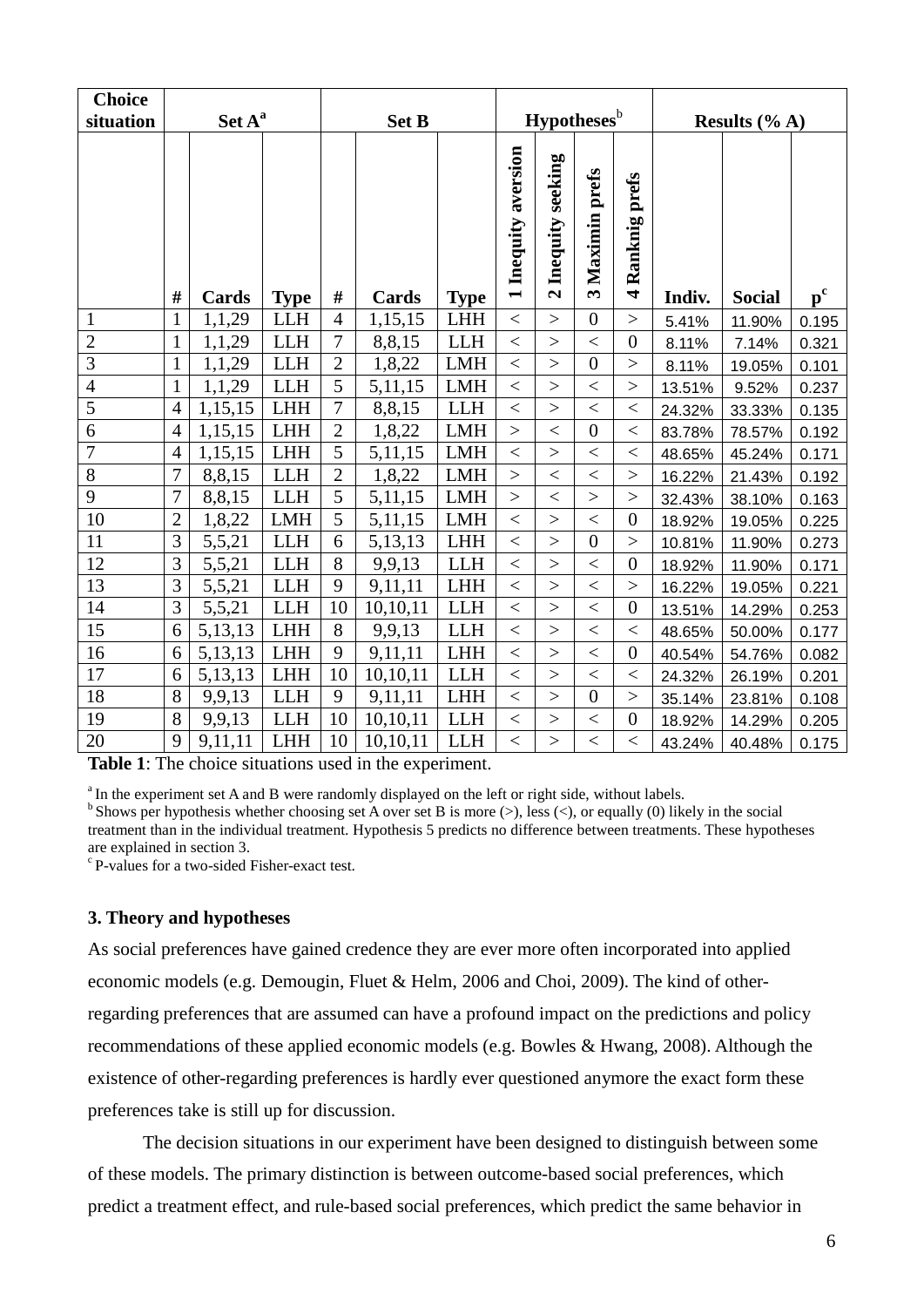both treatments. Furthermore, different types of outcome-based models make different predictions.

# **3.1 Outcome-based fairness**

Most models of other-regarding preferences assume that people care about outcomes. Here we discuss four models that are all successful in explaining much of the existing evidence: inequity aversion, inequity seeking, maximin preferences and ranking preferences. Each of these makes a different prediction in our experiment.

#### *Inequity aversion*

Inequity aversion models such as those of Bolton & Ockenfels (2000) and Fehr and Schmidt (1999) provide an accurate description of behavior in many games where the division of money is at stake such as the dictator game and the ultimatum game. These models explain this behavior by an aversion to unequal earnings. Both earning more and earning less than peers lead to a loss in utility. In other words: an aversion to inequity implies distaste for more dispersed income distributions, for a given level of (expected) own earnings.

To see the implications of these models in our experiment we compute the difference in the utility, according to the model of Fehr and Schmidt (1999), of drawing from a certain set in the individual and the social treatment. Independent of the type of set (LLH, LHH or LMH) this difference is given by<sup>[3](#page-4-2)</sup>:

$$
-\frac{1}{3}\left(\alpha_i+\beta_i\right)\left(H-L\right) \tag{1}
$$

 $\alpha_i$  and  $\beta_i$  are the disutility caused by disadvantageous and advantageous inequality respectively.

Formula 1 shows that the difference in utility between treatments is directly related to the difference between the highest (H) and the lowest amount (L). Both  $\alpha_i$  and  $\beta_i$  are assumed to be positive by Fehr and Schmidt (1999). Therefore sets with a larger difference between H and L should be relatively less attractive in the social than in the individual treatment. Importantly, the difference in value between the social and individual treatment is independent of the type of set (LLH, LHH or LMH). Given this analysis inequity aversion models lead to the following hypothesis:

*Hypothesis 1: (inequity aversion): Sets where H-L is larger are chosen less often in the social than in the individual treatment.*

 <sup>3</sup> Appendix B provides the proof of this expression. It further shows that also according to Bolton and Ockenfels' (2000) ERC model the difference in utility between treatments is directly related to the difference between H and L for LLH and LHH sets. HML sets yield a slightly different expression but this expressions leads to the same expected treatment effects.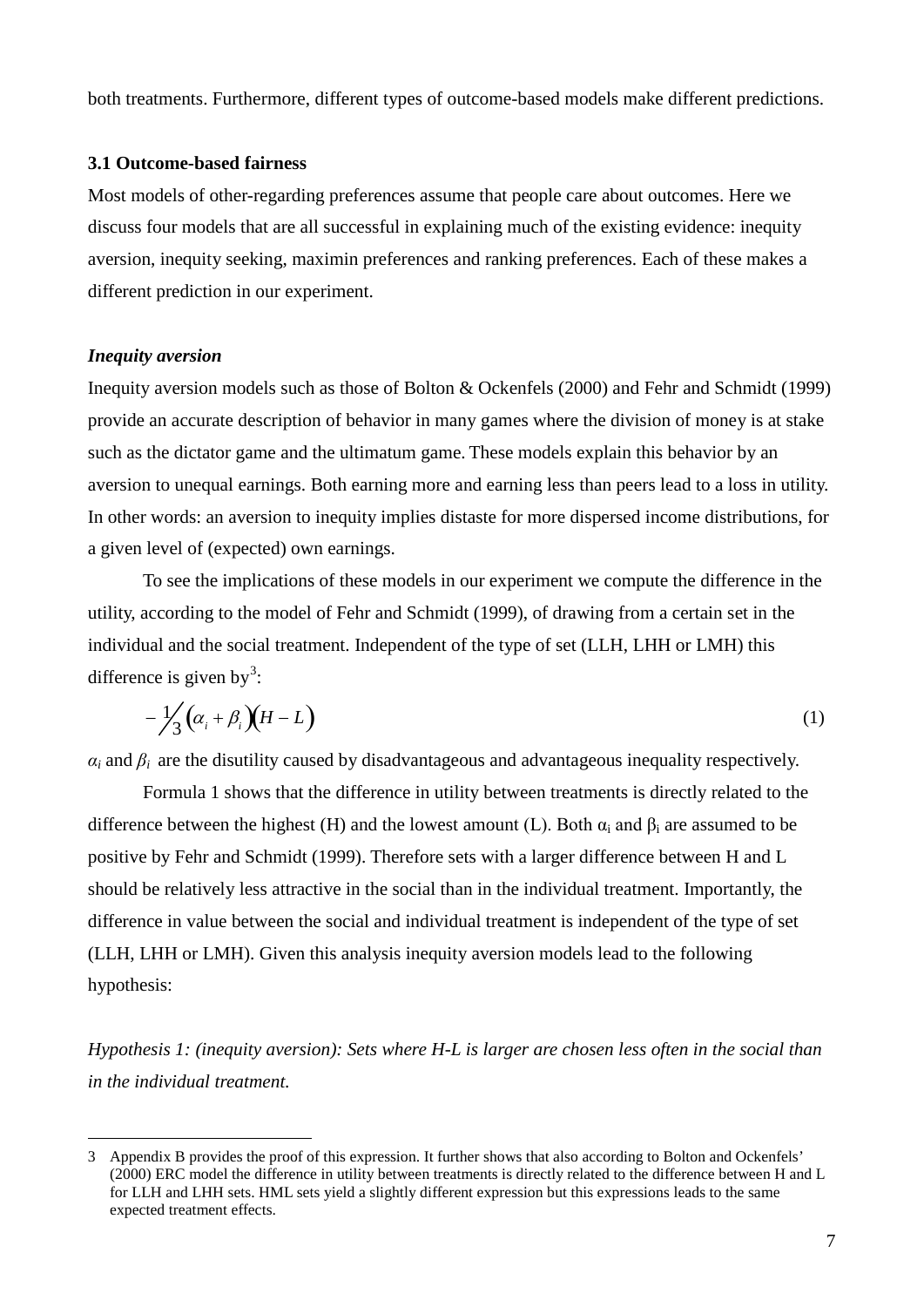In the literature on reported happiness similar types of social preference model are prevalent as an explanation for the Easterlin (1974) paradox, the finding that happiness scores are strongly increasing in income within countries but much less so between countries (Clark, Frijters and Shields,  $2008$ ).<sup>[4](#page-8-0)</sup> The usual explanation for this observation is that happiness is at least partly determined by relative income (e.g. Layard, 1980 and Clark and Oswald, 1996). In contrast to inequity aversion models these models assume that utility is increasing in advantageous inequity. People with such preferences are not inequity averse, but envious. The disutility caused by disadvantageous inequality is commonly held to be greater than the utility of advantageous inequality; in terms of the Fehr and Schmidt model  $\beta_i$ <0 and  $\alpha_i$ >- $\beta_i$  and thus  $\alpha_i$ + $\beta_i$  >0. Although the assumption about the utility of advantageous inequity in such models is different than in the Fehr-Schmidt model, the predicted behavior is in line with hypothesis 1.

Inequity aversion creates a kink in the utility function around the earnings of a peer in the same way loss aversion in Prospect Theory (Kahneman & Tversky, 1979 and Tversky & Kahneman, 1992) causes a kink around the reference point. So if the earnings of a peer are considered a reference point in the sense of Prospect Theory, this theory also predicts behavior in line with hypothesis  $1<sup>5</sup>$  $1<sup>5</sup>$  $1<sup>5</sup>$ 

### *Inequity seeking*

Although inequity aversion provides an accurate description of behavior in some situations, research by Bault, Coricelli and Rustichini (2008) implies that it may not be an accurate description of behavior when people make risky choices that only affect their own outcome. In their experiment participants chose between two lotteries and observed the choices and outcomes of one other participant facing the same choices. The other participant was, unknown to the participants, actually a computer who made either very risk averse or risk neutral choices. Inequity aversion models, as well as a preference for conformity, predict that participants would try to match their "peer's" choices. Bault et al. observed the opposite behavior. Participants matched to a risk averse (neutral) computer became more risk tolerant (averse).

People are apparently willing to risk earning less in order to have the chance to earn more than their peer. Translated in terms of the Fehr and Schmidt model this means that people have a  $\beta_i$ that is negative and in absolute terms larger than  $\alpha_i$ . From formula 1 it then follows that a larger difference between the best and the worst outcome (H-L) actually increases the utility of an option

<span id="page-8-0"></span> <sup>4</sup> This claim only holds within the set of developed countries. If one looks at developing countries there is a positive effect of average income on happiness scores.

<span id="page-8-1"></span><sup>5</sup> Probability weighting as modelled in cumulative prospect theory predicts a force in the opposite direction by placing a lower decision weight on the worst outcome. However, the strong risk aversion observed for gambles that allow for both gains and losses shows that the effect of loss aversion trumps the effect of probability weighting. (Wakker 2010, chapters 8 and 9)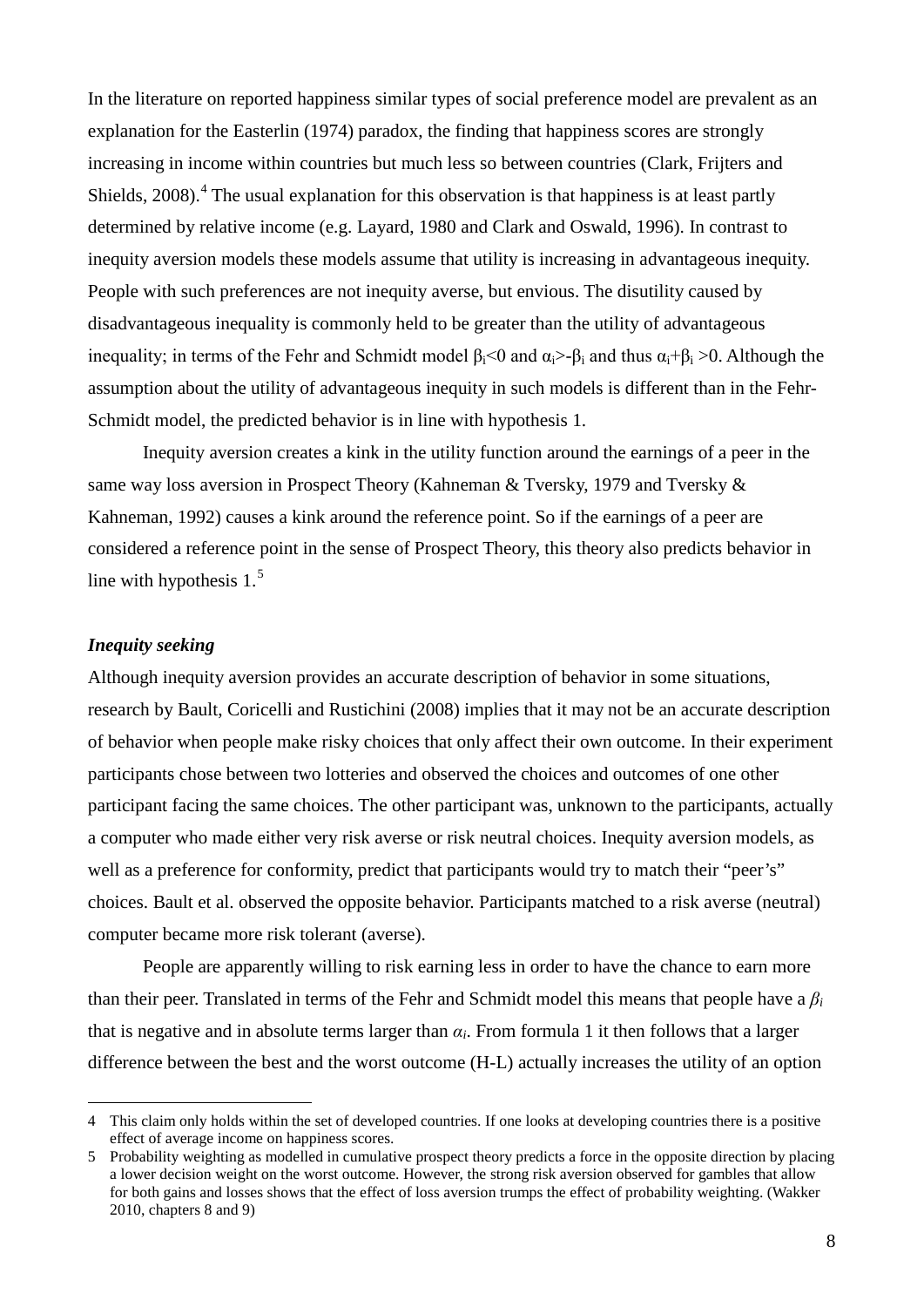in the social treatment. This leads to a hypothesis that is the exact opposite of the inequity aversion hypothesis:

*Hypothesis 2 (inequity seeking): Sets where H-L is larger are chosen more often in the social than in the individual treatment.*

A possible explanation of the difference between the Fehr and Schmidt model and Bault et al.'s findings is that the Fehr and Schmidt model is based on situations where distributing money was at stake, like ultimatum games. In that case altruism may lead to an observed dislike of advantageous inequality and reciprocity to a stronger dislike of disadvantageous inequality. Both altruism and reciprocity are not present in the situation studied by Bault et al. (2008) so their finding may be a better description of people's preferences over outcomes per se. If so, it provides a better prediction of behavior in situations, such as that studied here, where people's decisions only influence their own earnings.<sup>[6](#page-9-0)</sup>

#### *Maximin preferences*

Rawls' (1971) maximin principle is one of the most well known philosophical ideas about distributive justice. According to this principle resources in a society should be divided in the way that most benefits the least well of. Rawls justified the maximin principle with a veil of ignorance thought-experiment. He thought that if we do not yet know our place in a society we would prefer a society in which the least well of are best off.

The empirical relevance of maximin preferences has been demonstrated experimentally. Veil of ignorance experiments (e.g. Beckman et al. , 2002, Carlsson et al., 2005 and Schildberg-Hörisch, 2010) show that people indeed care about the least well off, but also about average earnings or efficiency. Even without a veil of ignorance maximin preferences may have a bite. Engelmann and Strobel (2004) and Charness and Rabin (2002) show that a combination of efficiency concerns and maximin preferences give the best description of behavior in their experiments. In our experiment efficiency does not play a role because total earnings are equal in all sets. Maximin preferences would therefore predict that sets where the amount earned by the person who earns the least (L), are

<span id="page-9-0"></span> <sup>6</sup> Our experiment can be seen as a reexamination of the effect observed by Bault et al. using methods more acceptable to economists, i.e. without deceiving subjects. Moreover Bault et al.'s findings rely on the assumption that participants form correct believes about their "peer's" behavior. Participants in Bault et al.'s experiment may for instance have believed that participants who took more risk in the past where actually less likely to take risk in the future. In that case the observed behavior would actually be an attempt to match the other's choices and thereby avoid unequal outcomes. Lastly, behavior observed by Bault et al. may also be an attempt to express individuality by consciously choosing something different than the other. Neither believes nor a preference to express individuality affect decisions in our experiment as participants have full information about the resulting distribution and no information about the choices of others.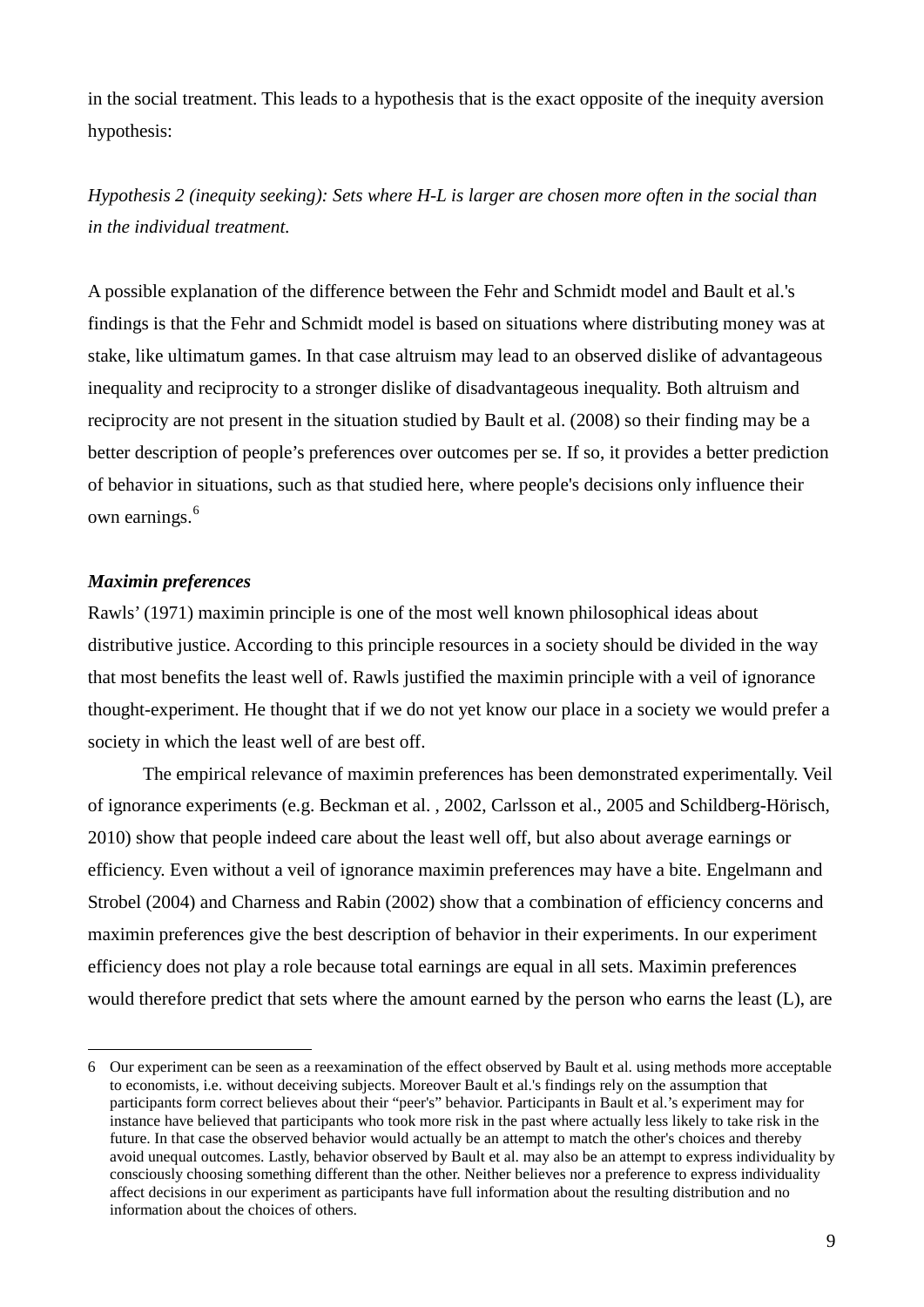relatively more attractive in the social treatment:

*Hypothesis 3 (maximin preferences): Sets where L is larger are chosen more often in the social than in the individual treatment.*

In many cases this hypothesis provides the same prediction as inequity aversion. There are however choice situations where that is not the case. Take for example choice situation 1 (table 1): 1-1-29 versus 1-15-15. In this case the lowest amount a participant can earn is the same in both sets. Maximin preferences would therefore predict no treatment difference in this situation. On the other hand the difference between H and L is smaller in 1-15-15 and inequity aversion therefore predicts that this will be chosen more often in the social treatment than in the individual treatment.

#### *Ranking preferences*

-

Reported happiness studies do not only posit models where utility is based on income share or income relative to the average income level, but also models where utility is based on the agent´s income *rank* within the population (e.g. Layard,1980 and Robson, 1992). Both types of models fulfill their goal of explaining the Easterlin paradox because in both models a higher average income for others lowers a person's utility, either through a lower relative income or a lower rank. It is difficult to distinguish between these types of models with field data, however, in our experiment we created situations where these two theories make different predictions.

As discussed in the design section the sets of cards used in our experiments can be divided into three kinds. In the social treatment a LLH set means that one person will hold top rank while the two others will share bottom rank: one winner and two losers. In contrast, in a LHH set there will be two winners and only one loser. The third kind of set (LMH) results in a complete ranking without ties. Intuitively, in a game of chance is it much nicer to be the sole winner than one of the two winners and in case of loosing the pain will be less if there is a fellow sufferer, which suggests that LLH would be more attractive than LHH in the social treatment (compared with the individual treatment). We will now formulate this intuition more formally.

We label ranks, from top to bottom, 1, 2 and 3 and ties as 1.5 for two winners and 2.5 for two losers. The expected utility of a set in the social treatment if people care about rank can then be represented by the following formulas<sup>[7](#page-10-0)</sup>:

LLH: 
$$
\frac{1}{3}H + \frac{2}{3}L + \frac{1}{3}R(1) + \frac{2}{3}R(2.5)
$$
 (2)

<span id="page-10-0"></span><sup>7</sup> Like the Fehr & Schmidt model we assume linear utility in own income, but as this component is the same in both treatments this does not affect the hypotheses.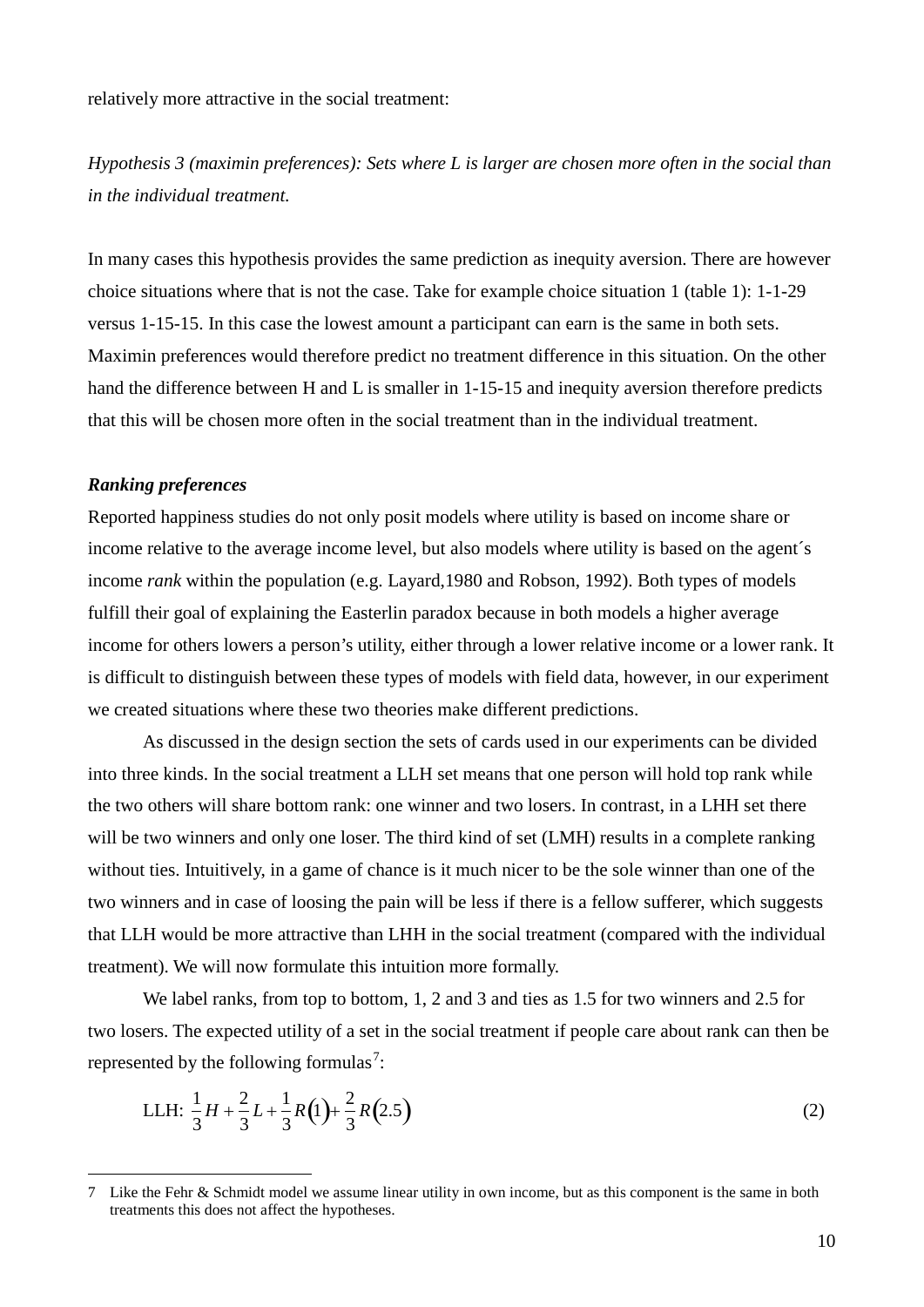LHH: 
$$
\frac{2}{3}H + \frac{1}{3}L + \frac{2}{3}R(1.5) + \frac{1}{3}R(3)
$$
 (3)

$$
LMH: \frac{1}{3}H + \frac{1}{3}M + \frac{1}{3}L + \frac{1}{3}R(1) + \frac{1}{3}R(2) + \frac{1}{3}R(3)
$$
\n(4)

where  $R(r)$  is the function that represents the effect of rank on an agents utility.

Predicted treatment effects are caused by the part of the utility function that is different between the social and individual treatments, the terms that contain the function *R(r)*. The difference in difference between the value of LLH and LHH between the social and individual treatment is given by:

$$
\left(\frac{1}{3}R(1)+\frac{2}{3}R(2.5)-\frac{2}{3}R(1.5)-\frac{1}{3}R(3)\right)=\left(\frac{1}{3}(R(1)-R(1.5))+\frac{1}{3}(R(2.5)-R(1.5))+\frac{1}{3}(R(2.5)-R(3))\right)
$$
\n(5)

So in the social treatment LLH becomes relatively more attractive than LHH when

$$
(R(1) - R(1.5)) + (R(2.5) - R(3)) > (R(1.5) - R(2.5))
$$
\n(6)

In words: the extra utility of winning alone above winning together plus the extra utility of losing together above losing alone should be larger than the difference between winning together and losing together. This inequality holds for a function that is relatively flat in the middle, compared to the average slope at the top and the bottom.<sup>[8](#page-11-0)</sup> Or put differently, it holds if coming first and/or not coming last is more important to the agent than moving up a place in the ranking in the middle<sup>[9](#page-11-1)</sup>. In our view this type of preference is intuitively plausible.

If we compare the LMH sets to LLH and LHH sets we find a similar set of inequalities. The LMH set is relatively attractive compared to the LHH set if

$$
\frac{1}{3}R(1) + \frac{1}{3}R(2) > \frac{2}{3}R(1.5)
$$
\n(7)

The LMH set is relatively unattractive compared to the LLH set if:

<u>.</u>

$$
\frac{2}{3}R(2.5) > \frac{1}{3}R(2) + \frac{1}{3}R(3)
$$
\n(8)

By the same reasoning as above we believe it plausible that both inequalities will hold. Compared

<span id="page-11-0"></span><sup>8</sup> Straightforward functions such as  $(C-r)^{\alpha}$  with  $0<\alpha<1$  or ln(C-r) fulfill this requirement. (C can be any arbitrary number larger than 3. It is required to ensure that the part between brackets is positive, because 3 is the maximum rank number possible.)

<span id="page-11-1"></span><sup>9</sup> Evidence of such preferences can be found in athletic competitions. In such competitions the prizes are typically Gold, Silver, Bronze or no medal (which can be interpreted as losing). Medvec, Madey and Gilovich (1995) find that Bronze winners are typically happier than Silver winners. This suggests that the difference in utility between losing and Bronze and between Silver and Gold is quite high but an improvement from Bronze to Silver adds little utility and is in their study even negative. (The authors explain this by a change in reference point; Silver winners focus on the Gold that they missed and Bronze winners on the losers who get no medal).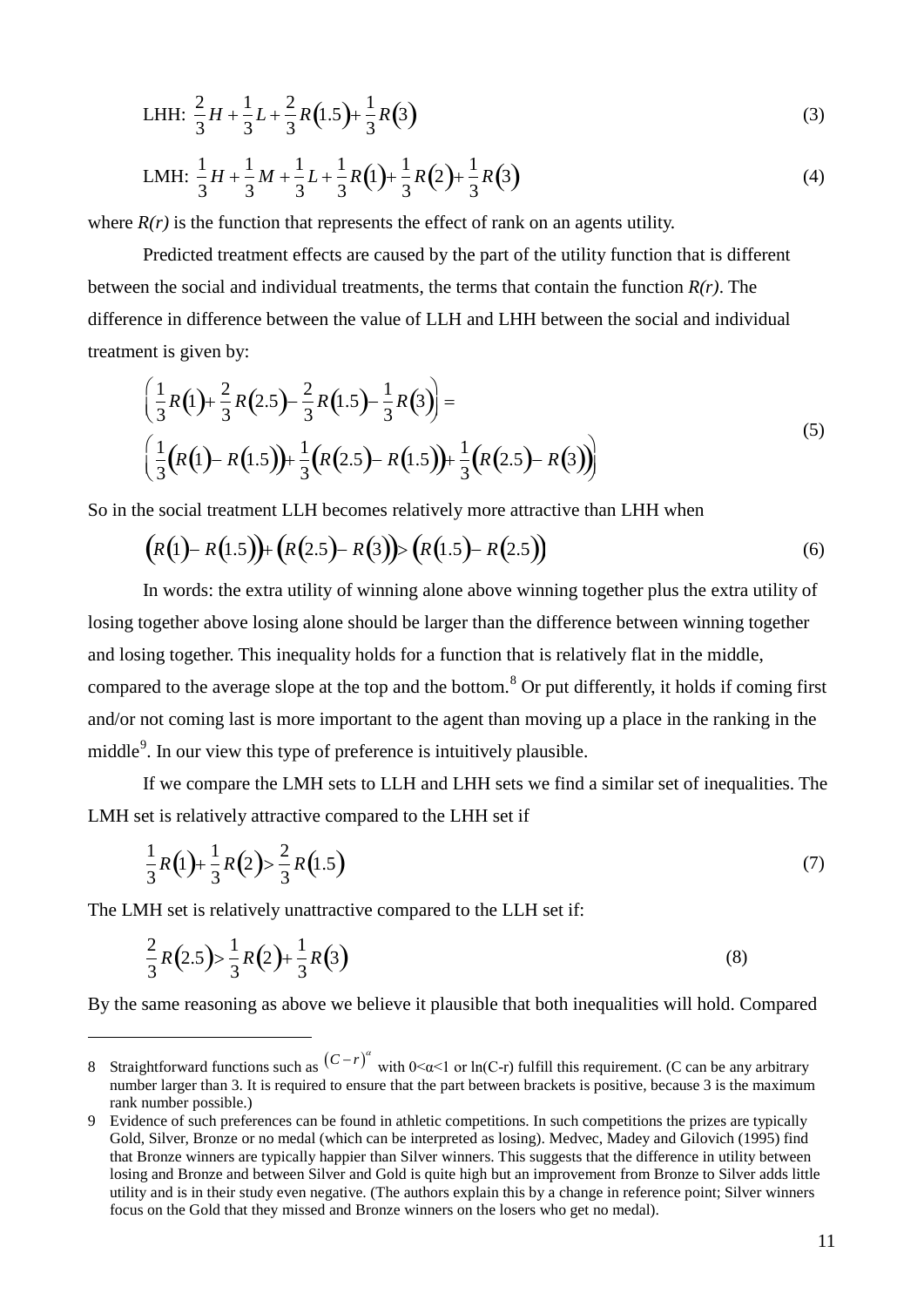to the LMH sets the LLH sets exclude the chance to be the only loser while compared to LHH sets, LMH sets introduce the chance to be the only winner. That results in the following hypotheses:

*Hypothesis 4 (ranking preferences):*

*a. LLH sets are chosen over LHH sets more often in the social treatment than in the individual treatment.*

*b. LLH sets are chosen over LMH sets more often in the social treatment than in the individual treatment.*

*c. LMH sets are chosen over LHH sets more often in the social treatment than in the individual treatment*

#### *3.2 Procedural fairness*

The foundation of many other-regarding preference models rest on the observation that people are often willing to pay in order to raise, or lower, the earnings of others. An obvious interpretation is that they do so because they prefer the situation created by their actions. All other-regarding preference models discussed so far indeed assume that people's action are caused by a preference over *outcomes* in terms of relative earnings. There are however competing explanations. People can have rule-based preferences, that is, preferences over the procedures or actions that determine the outcomes. This distinction between outcome-based and rule- or obligation-based preferences follows the philosophical distinction between consequentialist and deontological ethics (Alexander & Moore, 2007).

Rule-based reasons to help others at your own expense include warm glow altruism (Andreoni, 1990), i.e. caring about the act of giving rather than its result, and feeling the obligation to give (Dana, Weber and Xi Kuang, 2007). For the current discussion the most important implication of rule-based social preferences is that the procedure that determines earnings rather than resulting earnings matter for fairness evaluations. Procedural fairness models (e.g. Trautmann, 2009) represent these preferences through a utility function in which differences in expected outcomes cause disutility, but differences in final earnings do not.

Such models can explain results in the traditional Ultimatum and Dictator Games just as well as outcome-based models, but make different predictions in situations with uncertainty. For example, Krawzyck and Le Lec (2010) study a version of the dictator game in which the dictator divides the (100%) probability of winning a prize between herself and the recipient. The two possible final outcomes are that either the dictator or the recipient wins the prize. If the dictator dislikes disadvantageous inequity more than advantageous inequity, the dictator should keep 100%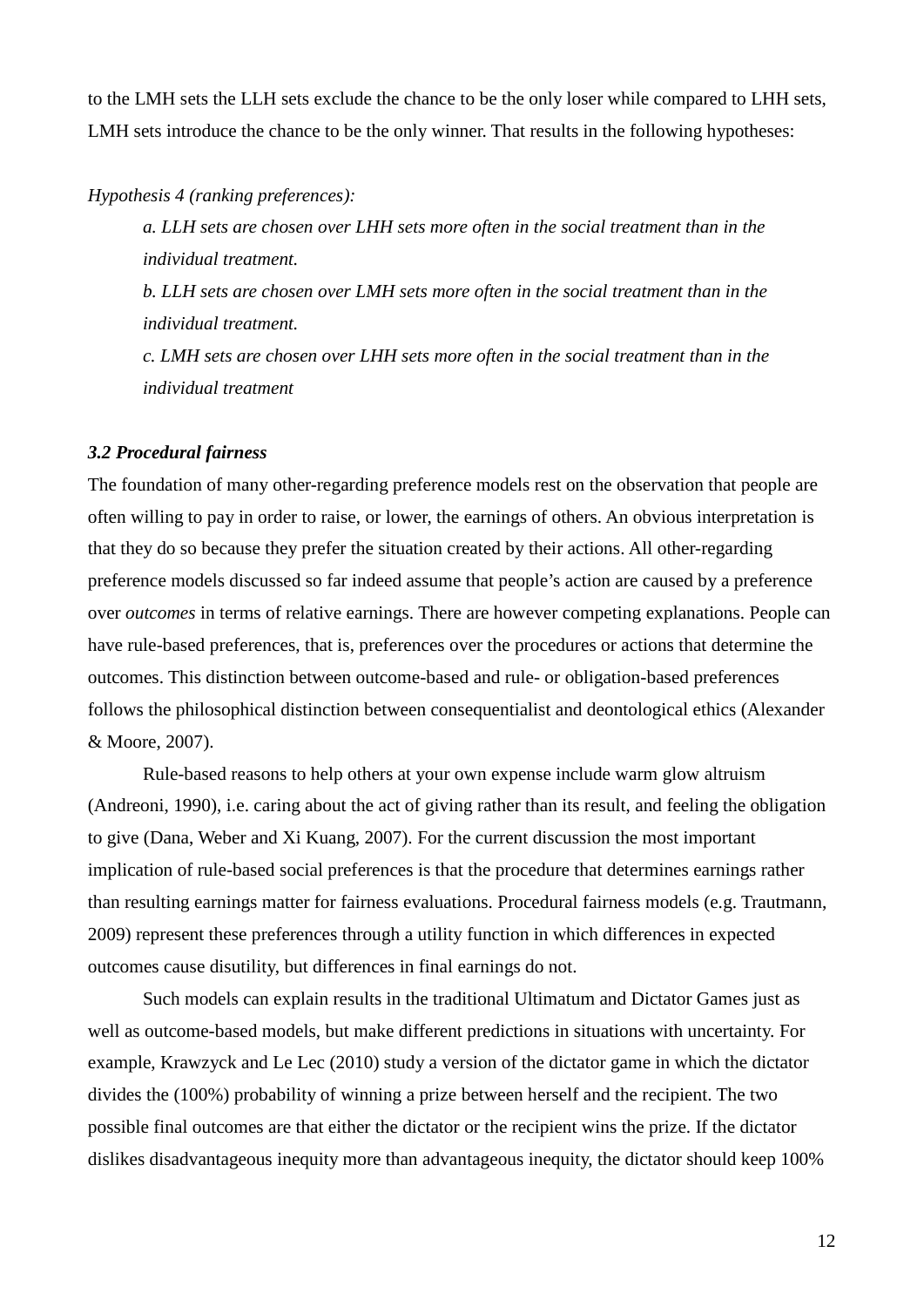to herself, according to outcome-based preference models<sup>10</sup>. Procedural fairness in contrast motivates a division of the probabilities which is what Krawzyck and Le Lec find.

Several other studies also show that, as predicted by procedural fairness, people care mainly about equality in expected rather than final earnings. Bartling and Von Siemens (2011) show this in an experiment on team production. In their experiment wage schemes with the same level of ex-ante inequality but different levels of ex-post inequality are valued about the same. Brennan et al (2008) and Güth, Vittoria Levati and Ploner (2008) show that people are not willing to reduce the risk others face and thereby the expected inequality. This is in line with procedural fairness because changing others risk does not influence ex-ante inequality.

Happiness studies at first sight appear to provide strong evidence for outcome-based preferences. Research in this field shows that happiness is strongly correlated with relative income (Clark, Frijters & Shields, 2008). Participants in these studies rate the situation they are in, so apparently their feelings have to be based on their preference over different possible situations. However, besides the inherent problem with self-reported, non-incentivized date, there are alternative explanations for this pattern. People may not feel bad about their relative earnings or wealth per se, but because they feel they did not receive a fair chance to become rich (Alesina, Di Tella & MacCulloch, 2004). Beliefs about the presence of equal opportunity also affect people's support for income redistribution (Fong, 2001)

In our experiment participants cannot affect the earnings of others and all three matched participants in the social treatments have the same expected earnings so there is no ex-ante inequality. Participants who base their decisions on procedural fairness only should therefore behave the same way in the social and the individual treatments. This leads to the following hypothesis $^{11}$  $^{11}$  $^{11}$ :

*Hypothesis 5: (procedural fairness): choices are the same in the social and the individual treatment.*

# **4. Results**

<u>.</u>

The experiment was run at the CREED lab in June 2010. A total of 79 participants participated in 4 sessions, 42 in the social treatment and 37 in the individual treatment. 58% was male and 40% were economics majors. All participants had first participated in another, unrelated experiment. That experiment was a pure individual experiment where social comparison was impossible (Sonnemans & van Dijk, forthcoming). The experiment took about 20 minutes and the average earnings were

<span id="page-13-0"></span><sup>10</sup> If the dictator dislikes advantageous inequity more than disadvantageous inequity (β bigger than  $\alpha$  in Fehr and Schmidt's model) she should donate all chances to the recipient.

<span id="page-13-1"></span><sup>11</sup> Also a person who is not concerned with fairness at all would show the same kind of behavior in both treatments. However, there is now overwhelming evidence that many individuals have social preferences.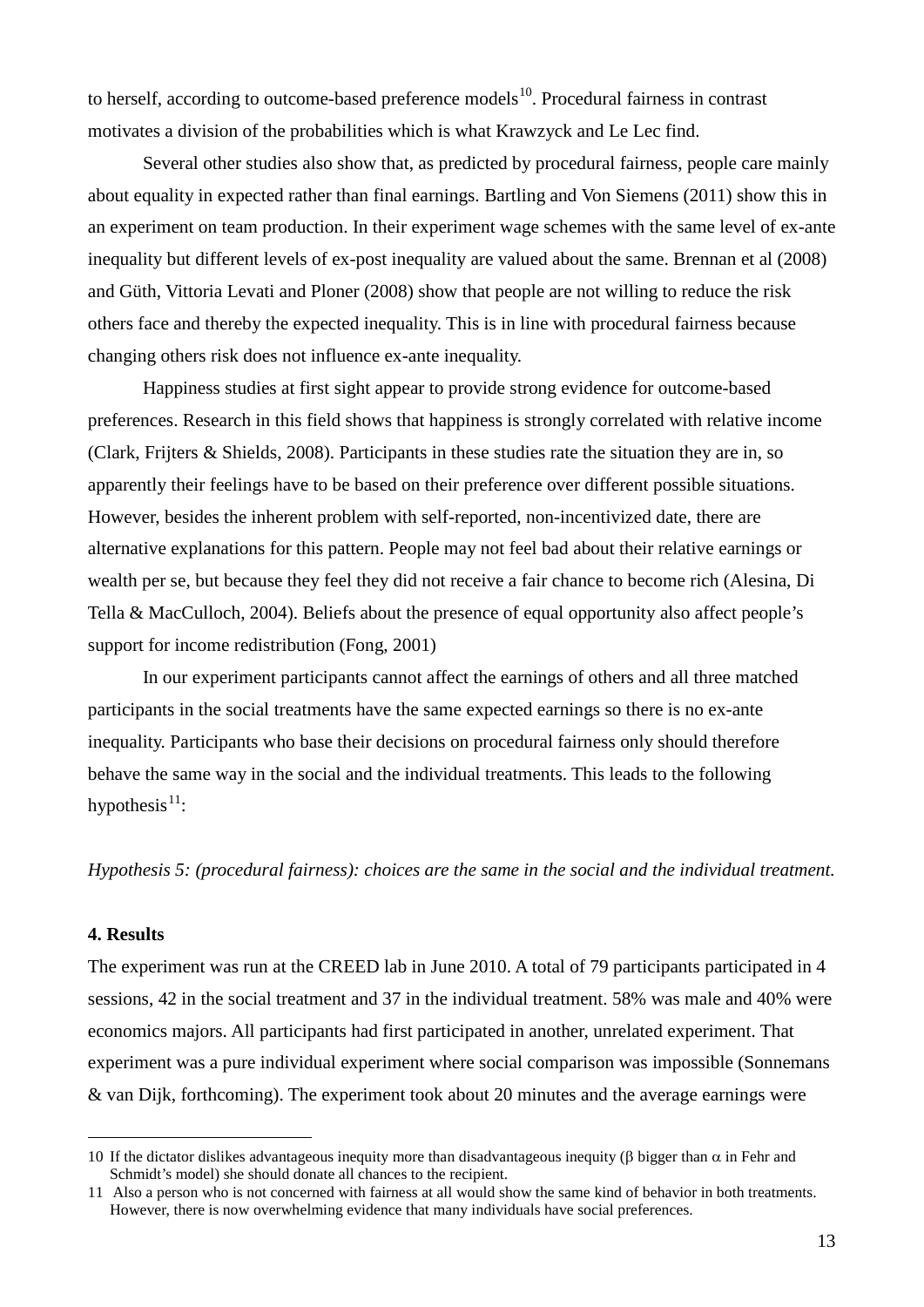around 5.2 euro (in addition to the show up fee and the earnings in the other experiment).

To test our hypotheses we calculate, for each hypothesis, per individual how often (s)he chose the lottery predicted to be more attractive in the social treatment. This we take as an independent observation. We then compare the distribution of percentages in both treatments to test the hypotheses. All tests in this section are two-sided.

# **4.1 Hypothesis 1 (inequity aversion) and 2 (inequity seeking),**

Inequity aversion predicts an aversion to a greater dispersion of earnings: sets with a larger difference between the highest amount (H) and the lowest amount (L) should be relatively less attractive in the social than in the individual treatment (hypothesis 1). On the other hand findings by Bault et al. (2008) suggests that the exact opposite behavior, leading to hypothesis 2.

Table 2 shows that neither of these hypotheses holds up. People choose the set with the smaller difference between H and L about as often in the individual treatment as in the social treatment. A Wilcoxon-Mann-Whitney test shows that the difference between treatments is far from significant ( $p=0.81$ ).

| <b>Statistic (percentage of choices)</b> | <b>Individual</b> | <b>Social</b> | <b>Difference</b> | p-value Wilcoxon-        |  |
|------------------------------------------|-------------------|---------------|-------------------|--------------------------|--|
|                                          | treatment         | treatment     |                   | <b>Mann-Whitney test</b> |  |
| Hypothesis 1 (Inequity Aversion)         |                   |               |                   |                          |  |
| and 2 (Inequity seeking)                 | 76.90%            | 75.35%        | 1.55%             | 0.81                     |  |
| $(20 \text{ choice situations})^a$       |                   |               |                   |                          |  |
| Hypothesis 3 (Maximin                    | 69.73%            | 69.20%        | 0.53%             | 0.90                     |  |
| preferences) (15 choice situations)      |                   |               |                   |                          |  |
| Hypothesis 4 (Ranking)                   |                   |               |                   |                          |  |
| preferences)                             |                   |               |                   |                          |  |
| a) LLH versus LHH                        | 41.22%            | 38.99%        | 2.23%             | 0.72                     |  |
| (8 choice situations)                    |                   |               |                   |                          |  |
| b) LLH versus LMH                        | 43.24%            | 42.26%        | 0.98%             | 0.74                     |  |
| (4 choice situations)                    |                   |               |                   |                          |  |
| <b>LMH</b> versus LHH<br>C)              | 33.78%            | 38.10%        | 4.31%             | 0.44                     |  |
| (2 choice situations)                    |                   |               |                   |                          |  |
| Total (14 choice situations)             | 40.57%            | 40.14%        | 0.43%             | 0.94                     |  |

**Table 2:** Treatment differences: Average percentage of choices for the set predicted to be more attractive in the social treatment. One individual is one independent observation. <sup>a</sup> In this case the percentage shown are the percentage of choices for the set predicted to be more attractive in the social

treatment by hypothesis 1.

# **4.2 Hypothesis 3 (maximin preferences)**

The maximin model predicts that in the social treatment the set where the lowest amount is highest becomes relatively more attractive. Not all choice situations can be used to test this hypothesis as in some situations the lowest amount is the same in both sets. The benefit of this is however that it is possible to distinguish between maximin and inequity aversion preferences. Maximin and inequity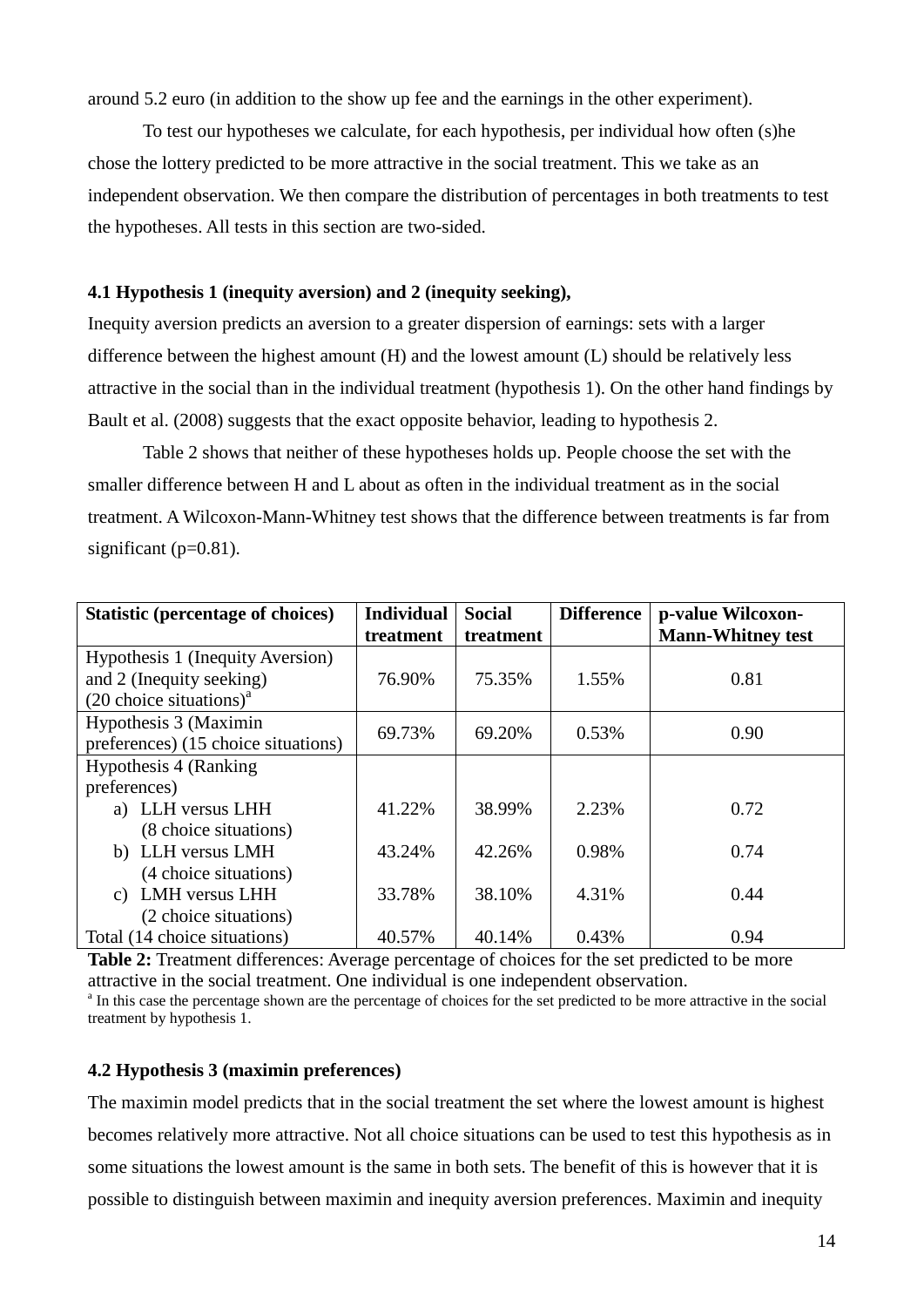aversion make different predictions in choice situations where the lowest amount is the same in both sets. Table 2 shows maximin preferences influence behavior no more than inequity aversion or inequity seeking. The choice pattern in the 15 choice situations where maximin preferences predict a treatment difference is almost exactly the same in the individual and social treatments (Wilcoxon-Mann-Whitney test p=0.90).

#### **4.3 Hypothesis 4 (ranking preferences)**

Ranking preferences hypothesize that behavior is not influenced by the size of the difference between earnings, but only by the implied ranking. In our experiment that means only the type of set, LLH, LHH or LMH, matters. Specifically hypothesis 4 states that in the social treatment LMH sets should be relatively more attractive than LHH sets and LLH sets should be relatively more attractive than both LMH and LHH sets. However the treatment difference predicted by this hypothesis is not observed. Testing the three parts of hypothesis 4 on the choice between LLH and LHH sets (a), LLH and LMH sets (b) and LHH and LMH sets (c) separately shows that for none of these types of decision situations behavior is different in the social and individual treatments. (Wilcoxon-Mann-Whitney all p-values >0.44) and also taking the three parts of the hypothesis together does not show a difference (p=0.94).

Rejecting hypothesis 4 provides evidence against the importance of rank as a driver of behavior. However caution is warranted because hypothesis 4 is based on some specific assumptions about the type of ranking preferences used. For example, linear ranking preferences, where each change in position is equally important, predicts no difference in behavior between treatments.

#### **4.4 Hypothesis 5 (procedural fairness)**

The rejection of all other hypotheses is in line with hypothesis 5 that states that behavior should be the same in both treatments. It is however possible that behavior is influenced by some other type of social preferences over outcomes. Comparing behavior in each of the 20 choice situations shows that this is not the case. According to a Fisher exact test there is no difference in choices between the social and individual treatments for any choice situation (all 20 p-values are larger than 0.08), see table 1. This persistent rejection of outcome-based fairness models is an implicit support for procedural fairness models that predict no treatment effects.

#### **5. Discussion**

Other-regarding preference models were developed to explain consistent violations of selfishness, like the spending of money to affect the earnings of others in ultimatum and other games. As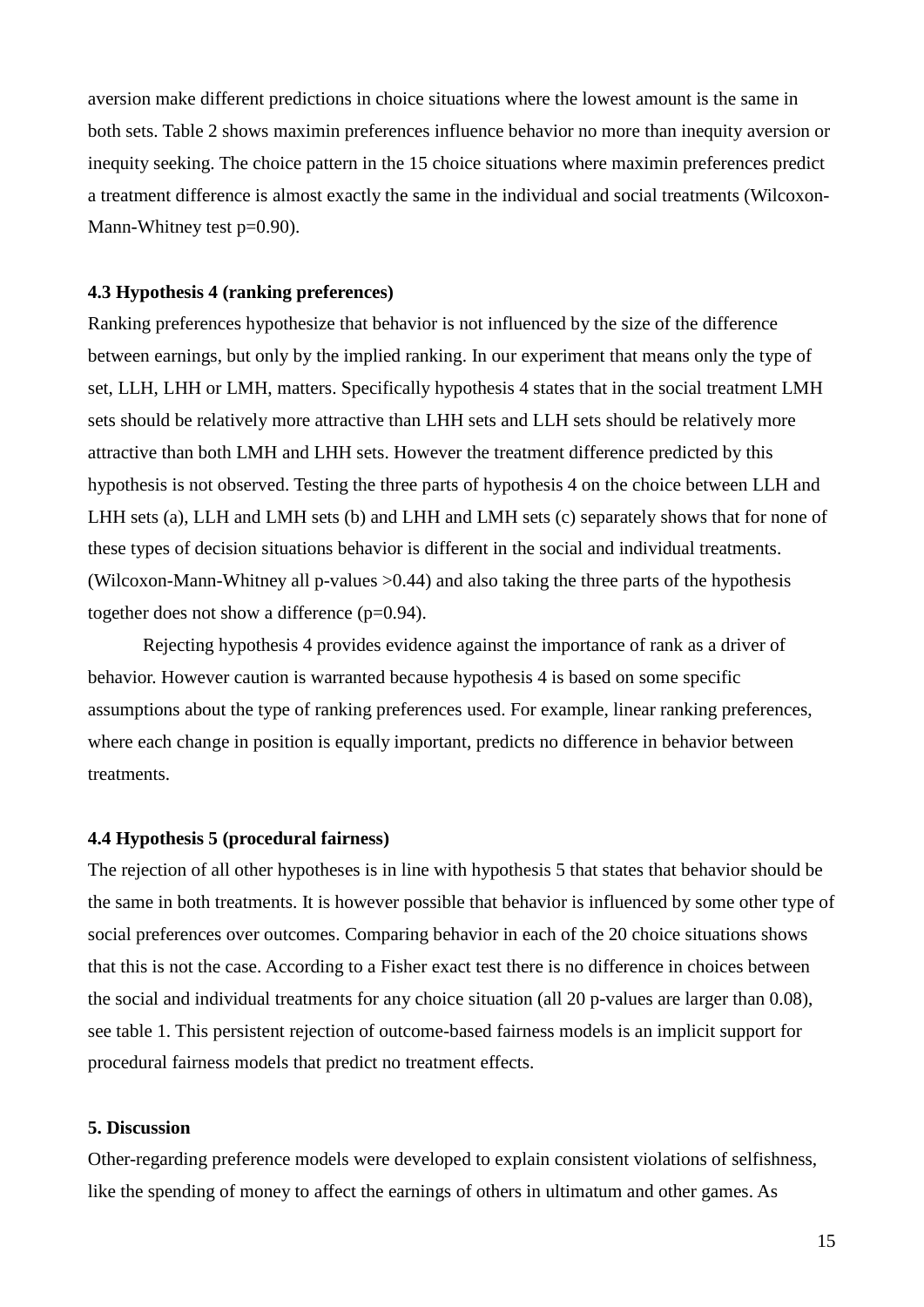always, it is easier to explain old facts than predict new ones. A real test of these models can be found in novel situations that were not yet available when the models were created. Our experiment provides such a situation.

In our experiment the decisions of the participants influence only their own outcomes and in that sense they face purely individual and non-strategic decisions. We compare an individual treatment without peers with a social treatment where social comparison is possible (there are winners and losers). Models that assume preferences over outcomes, like inequity aversion or seeking, maximin preferences and ranking preferences, all predict that the introduction of social comparison would affect behavior in our experiment. In contrast we find that behavior is essentially the same in the social and individual treatments.

An obvious interpretation of our result is that the outcome-based fairness models we studied are less general than supposed and are only valid in situations where decision makers can influence the earnings of others. However, this would mean that we need two separate models. One for for situations where people can influence the earnings of others and an other for situations where they cannot. However, procedural fairness, which so far provides accurate predictions in both situations, allows for a more general model.

Historically the development of models in experimental and behavioral economics about social preferences on the one hand and the models of individual decision-making on the other hand occurred parallel without much interaction. However, economists who try to predict real world behavior or give policy advice face the problem that many real situations combine elements of both fields and they have to fit two kind of models together in some way. Camerer and Loewenstein, (2004) suggest viewing behavioral economics as a toolbox. After looking at a situation the economist can turn to this "toolbox", select the appropriate behavioral models and combine them as required. In practice things can be more difficult than the analogy suggests because many different models are available and it is not always clear what will be the best choice in these specific circumstances. Of course, these are in essence empirical questions. Our research gives an answer for one particular situation, to wit a situation where both risk and social comparison are relevant: it suggests that outcome-based models such as inequity aversion or seeking, maximin preferences or ranking preferences are not relevant here. Rule-based models such as procedural fairness do however provide accurate predictions.

We do not claim that this is the end-all answer. Other research has found social comparison effects on decisions under risk which are predicted by none of the existing models. For example Bohnet en Zeckhauser (2004) show that the source of the risk, "nature" or other people needs to be considered. As we show in an earlier paper (Linde & Sonnemans, forthcoming) the relative position of a person prior to making the decision also influences risk attitudes. A general model that aims to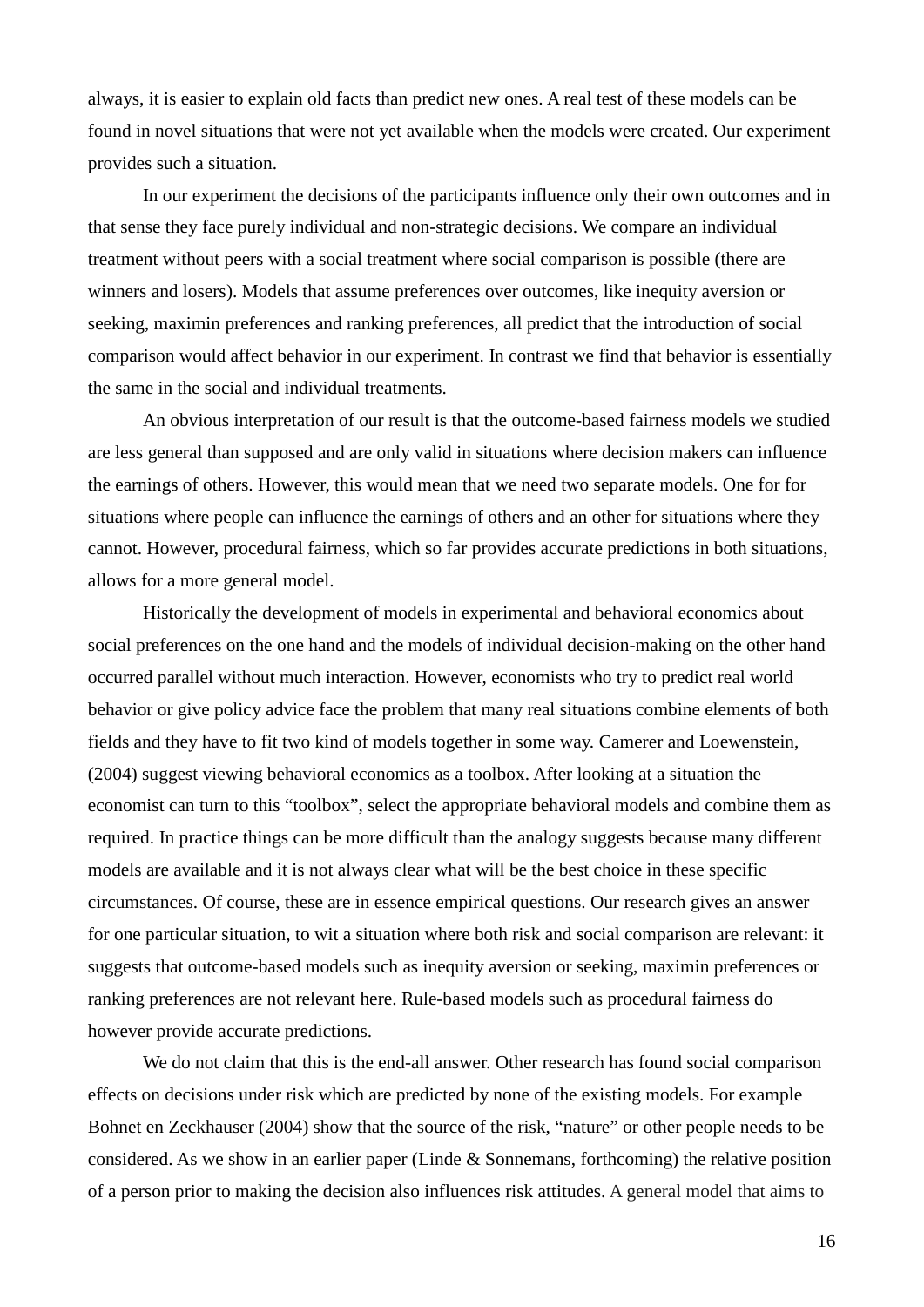describe behavior in situations with both social comparison and risk will need to incorporate these findings.

#### **References**

- Andreoni, J. (1990), 'Impure altruism and donations to public goods: A theory of warm-glow giving' *The Economic Journal*, 100: 464-477.
- Alesina, A., Di Tella, R., and MacCulloch, R. (2004). Inequality and happiness: Are Europeans and Americans different? *Journal of Public Economics,* 88: 2009-2042.
- Alexander, L. and Moore, M. (2007). Deontological Ethics. *Stanford Encyclopedia of Philosophy*, retrieved September 9, 2011, from<http://plato.stanford.edu/entries/ethics-deontological/>
- Bartling, B. and Von Siemens, F.A. (2011). Wage Inequality and Team Production: An Experimental Analysis. *Journal of Economic Psychology*, 32, 1-16
- Bault N., Coricelli, G. and Rustichini, A. (2008). Interdependent Utilities: How Social Ranking Affects Choice Behavior. *PLoS ONE*, 3, 1-10.
- Beckman, S. R., Formby, J. P., Smith, W. J., and Zheng, B. (2002). Envy, malice and pareto efficiency: An experimental examination. *Social Choice and Welfare,* 19, 349-367.
- Bolton, G.E. and Ockenfels, A. (2000). A theory of equity, reciprocity and competition. *American Economic Review*, 100, 166-193.
- Bohnet, I. and Zeckhauser, R. (2004). Trust, risk and betrayal. *Journal of Economic Behavior and Organization*, 55, 467-484.
- Bowles, S. and Hwang, S. (2008). Social preferences and public economics: Mechanism design when social preferences depend on incentives. *Journal of Public Economics*, 92, 1811-1820
- Brennan, G., Gonzàlez, L.G., Güth, W. and Vittoria Levati, M. (2008). Attitudes towards private and collective risk in individual and strategic choice situations. *Journal of Economic Behavior and Organization*, 67, 253-262.
- Camerer, C.F. and Loewenstein, G. (2004). Behavioral Economics: Past, Present, Future. In C.F. Camerer, G. Loewenstein and M. Rabin (Eds.), *Advances in Behavioral Economics.* Princeton: Princeton University Press.
- Carlsson, F., Daruvala, D., and Johansson-Stenman, O. (2005). Are people Inequality Averse, or just Risk Averse? *Economica,* 72, 375-396.
- Charness, G., and Rabin, M. (2002). Understanding social preferences with simple tests. *Quarterly Journal of Economics, 117*, 817-869.
- Choi, K., (2009). Envy, Inequity Aversion, and Optimal Income Taxation. *FinanzArchiv: Public Finance Analysis*, 65, 1-20
- Clark, A. E., Frijters, P. and Shields, M. A. (2008). Relative income, happiness, and utility: An explanation for the easterlin paradox and other puzzles. *Journal of Economic Literature*, 46, 95-144.
- Clark, A. E. and Oswald, A. J. (1996). Satisfaction and comparison income. *Journal of Public Economics,* 61, 359-381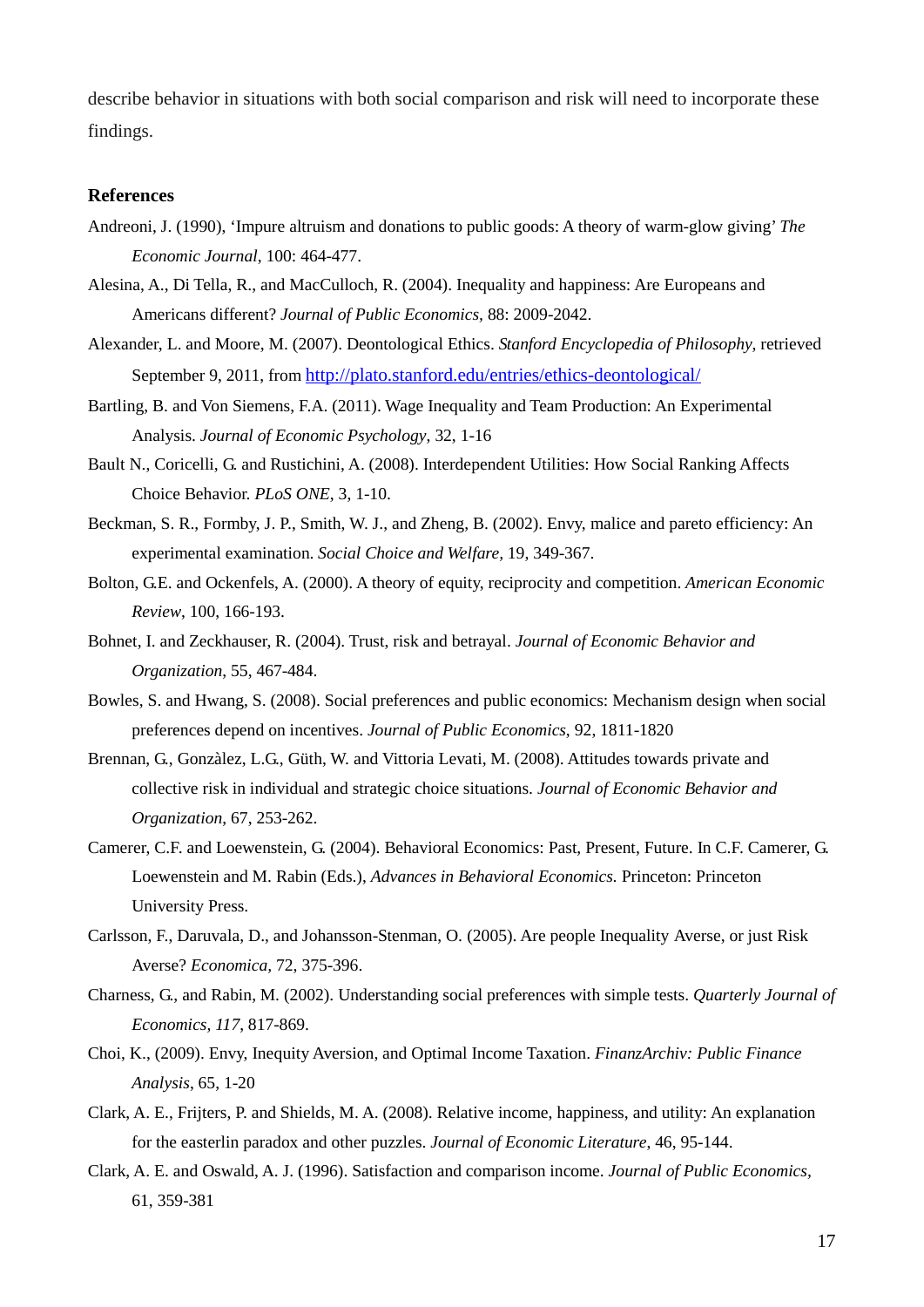- Dana, J., Weber, R., and Xi Kuang, J. (2007). Exploiting moral wiggle room: Experiments demonstrating an illusory preference for fairness. *Economic Theory* 33: 67-80
- Demougin, D., Fluet, C. and Helm, C. (2006). Output and Wages with Inequality Averse Agents. *Canadian Journal of Economics*, 39, 399-413
- Easterlin, R. A. (1974). Does Economic Growth Improve the Human Lot? Some Empirical Evidence. In P. A. David and M.W. Reder, (Eds.), *Nations and Households in Economic Growth*, Waltham: Academic Press
- Engelmann, D. and Strobel, M., (2004). Inequality Aversion, Efficiency, and Maximin Preferences in Simple Distribution Experiments. *American Economic Review,* 94*, 857-869*
- Fehr, E. and Schmidt, K.M. (1999). A Theory of Fairness, Competition and Cooperation. *Quarterly Journal of Economics*, 114, 817-868
- Fehr, E. and Schmidt, K.M. (2006). The Economics of Fairness, Reciprocity and Altruism: Experimental Evidence. In S. C. Kolm and J.M. Ythier, (Eds.), *Handbook of the Economics of Giving, Altruism and Reciprocity*, 1, New York: North Holland.
- Fong, C. (2001). Social Preferences, Self-interest and the Demand for Redistribution. *Journal of Public Economics*, 82, 225-246
- Güth, W., Vittoria Levati, M. and Ploner, M. (2008). On the Social Dimension of Time and Risk Preferences: An Experimental Study. *Economic Inquiry*, 46, 261-272.
- Kahneman, D. and Tversky, A. (1979). Prospect theory: An analysis of decision under risk. *Econometrica*, 47, 263–291.
- Krawczyk, M. and Le Lec, F. (2010). Give me a chance! An experiment in social decision under risk. *Experimental Economics*, 13, 500-511
- Layard, R. (1980). Human Satisfactions and Public Policy. *The Economic Journal,* 90, 737-750
- Linde, J., and Sonnemans, J. (2011). Social Comparison and Risky Choices. . *Journal of Risk and Uncertainty*, DOI: 10.1007/s11166-011-9135-z
- Medvec, V. H., Madey, S. F. and Gilovich, Th. (1995). When Less Is More: Counterfactual Thinking and Satisfaction Among Olympic Medalists. *Journal of Personality and Social Psychology*, 69, 603–610
- Rawls J.B. (1971). *A theory of Justice*. Cambridge: Harvard University Press
- Robson, Arthur (1992). Status, the distribution of wealth, private and social attitudes to risk. *Econometrica,* 60, 837-857.
- Rohde, I. and Rohde, K. (2011) Risk attitudes in a social context. *Journal of Risk and Uncertainty,* 43, 205- 225
- Schildberg-Hörisch, H. (2010). Is the veil of ignorance only a concept about risk? an experiment. *Journal of Public Economics,* 94, 1062-1066
- Sonnemans, J. and van Dijk, F. (forthcoming). Errors in judicial decisions: experimental evidence. *Journal of Law, Economics, and Organization*
- Trautmann, S. T. (2009). A tractable model of process fairness under risk. *Journal of Economic Psychology,* 30, 803-813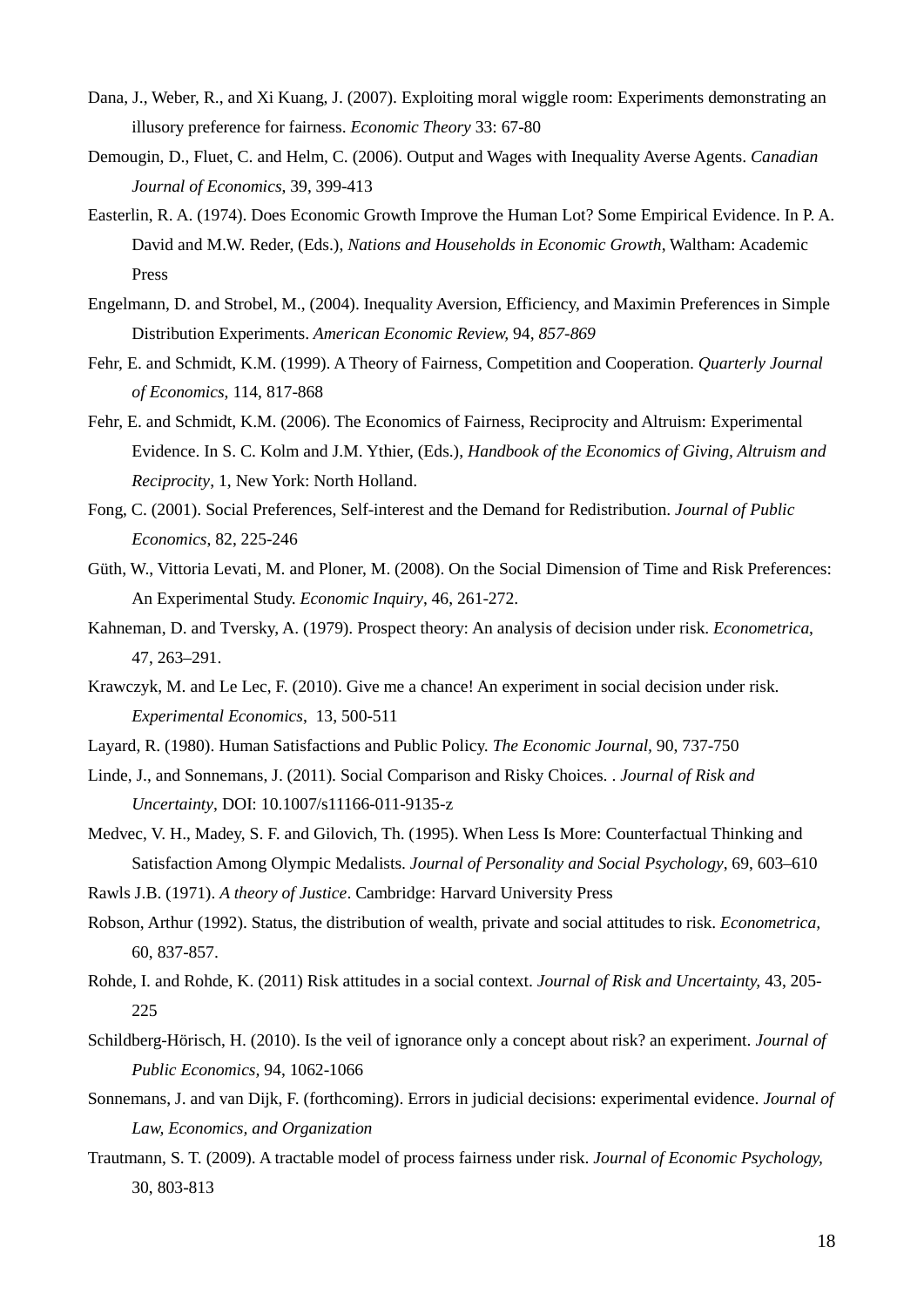- Trautmann, S. T. and Vieider, F. M. (forthcoming). Social Influences on Risk Attitudes: Applications in Economics. In S. Roeser (Ed), *Handbook of Risk Theory*. Springer
- Tversky, A. and Kahneman, D. (1992). Advances in Prospect Theory: Cumulative Representation of Uncertainty. *Journal of Risk and Uncertainty*, 5, 297-323.
- Wakker, P. P. (2010). *Prospect Theory for Risk and Ambiguity*. Cambridge (UK): Cambridge University Press.

# **Appendix A: Experimental instructions**

# *Instructions individual treatment*

Your earnings in this experiment are determined by drawing 1 card from a set of 3 cards. Each card has a number on it: the number of points you get if you draw that card. Your earnings in euros are the number on the card divided by 2 (each point is worth 50 cents). **The numbers on the 3 cards in a set always add up to 31.**

When drawing a card you do not get to see the number on the card and each card has the same chance to be in a certain position. **Therefore you cannot know which card you will draw.**

The set of cards you will draw from depends on your choices. In total you will be asked 20 times to choose between two sets of cards. One of these choice situations is randomly selected. The set from which you will draw a card is the set you choose in that choice situation. **Therefore you should always choose the set you prefer.**

# *Instructions social treatment*

In this experiment you are matched with 2 other participants. Your earnings are determined by consecutively, without replacement, drawing a card from a set of 3 cards. You cannot draw a card that has already been drawn by another participant. Each card has a number on it: the number of points you get if you draw that card. Your earnings in euros are the number on the card divided by 2 (each point is worth 50 cents). **The numbers on the 3 cards in a set always add up to 31.**

When drawing a card you do not get to see the number on the card and each card has the same chance to be in a certain position. **Therefore you cannot know which card you will draw.** You cannot see which numbers are on the cards already drawn by the other participants.

The set of cards you will draw from depends on your choices. In total you will be asked 20 times to choose between two sets of cards. One of these choice situations is randomly selected. You are then matched to 2 other participants who choose the same set in the selected choice situation. Then all three of you will draw, in a randomly determined order, a card from the set you choose. Sometimes it is impossible to match everyone to two others who choose the same set. In that case in participant is randomly selected to draw from the set he or she did not choose. The chance you do not get to draw from the set you choose is therefore very small. **Therefore you should always choose the set you prefer.**

# **Appendix B: Inequity aversion hypothesis**

The hypothesized effect of inequity aversion can be found using the Fehr & Schmidt model. For two peers becomes the utility function of this model is:

$$
x_i - \frac{1}{2}\alpha_i \left( \max\left(x_1 - x_i, 0\right) + \max\left(x_2 - x_i, 0\right) \right) - \frac{1}{2}\beta_i \left( \max\left(x_i - x_1, 0\right) + \max\left(x_i - x_2, 0\right) \right) \tag{A1}
$$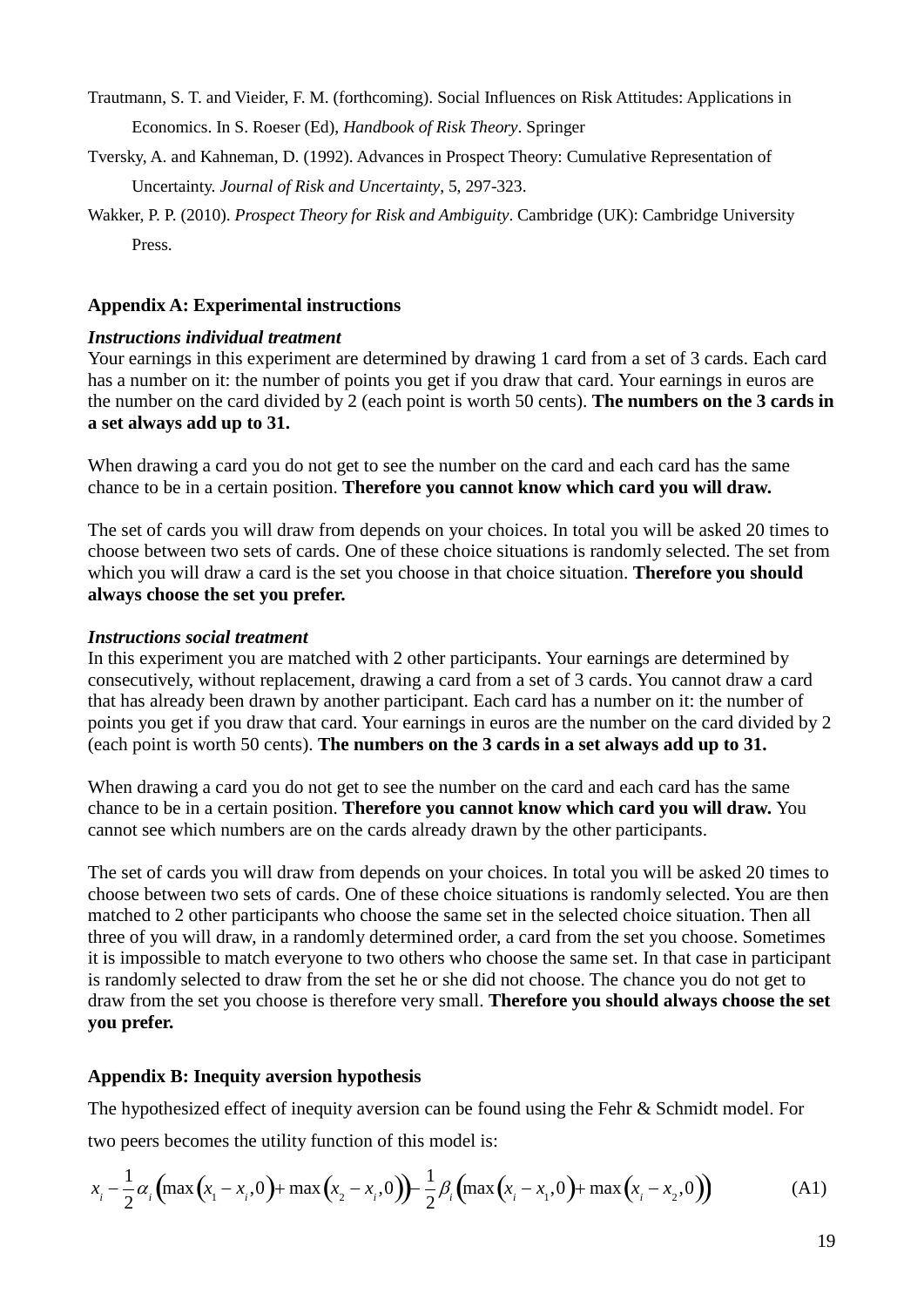with  $\alpha_i > \beta_i$  and  $0 < \beta_i < 1$ 

In this formula  $x_i$  are the earnings of the decision maker and  $x_i$  and  $x_2$  the earnings of her two pears.  $\alpha_i$  and  $\beta_i$  are the disutility caused by respectively disadvantageous and advantageous inequality. Using this utility function the expected utility, according to the Fehr and Schmidt model, of choosing a certain set in the social treatment can be computed. The expected utility of a LLH set is: $^{12}$  $^{12}$  $^{12}$ :

$$
\frac{1}{3}\left(H - \beta_i\left(H - L\right)\right) + \frac{2}{3}\left(L - \frac{1}{2}\alpha_i\left(H - L\right)\right) = \frac{1}{3}H + \frac{2}{3}L - \frac{1}{3}\left(\alpha_i + \beta_i\right)\left(H - L\right)
$$
(A2)

By the same reasoning the expected utility of a LHH set is:

$$
\frac{2}{3}\left(H - \frac{1}{2}\beta_i\left(H - L\right)\right) + \frac{1}{3}\left(L - \alpha_i\left(H - L\right)\right) = \frac{2}{3}H + \frac{1}{3}L - \frac{1}{3}\left(\alpha_i + \beta_i\right)\left(H - L\right)
$$
(A3)

And for a LMH set:

$$
\frac{1}{3}\left(H - \frac{1}{2}\beta_i\left(H - L\right) - \frac{1}{2}\beta_i\left(H - M\right)\right) + \frac{1}{3}\left(M - \frac{1}{2}\alpha_i\left(H - M\right) - \frac{1}{2}\beta_i\left(M - L\right)\right) +
$$
\n
$$
\frac{1}{3}\left(L - \frac{1}{2}\alpha_i\left(H - L\right) - \frac{1}{2}\alpha_i\left(M - L\right)\right) =
$$
\n
$$
\frac{1}{3}H + \frac{1}{3}M + \frac{1}{3}L - \frac{1}{6}\left(\alpha_i + \beta_i\right)\left(H - L\right) - \frac{1}{6}\left(\alpha_i + \beta_i\right)\left(H - M\right) - \frac{1}{6}\left(\alpha_i + \beta_i\right)\left(M - L\right) =
$$
\n
$$
\frac{1}{3}H + \frac{1}{3}M + \frac{1}{3}L - \frac{1}{3}\left(\alpha_i + \beta_i\right)\left(H - L\right)
$$
\n(A4)

The last term of all these three formulas:  $-\frac{1}{3}(\alpha_i + \beta_i)(H - L)$  is relevant to determine the

hypothesized treatment difference as this term is only relevant in the social treatment, as in the individual treatment there is no social comparison. It shows that, according to the Fehr and Schmidt model sets where H-L is large become relatively unattractive in the social treatment.

To make the Bolton and Ockenfels ERC model most comparable to the Fehr and Schmidt model we assume a utility function that is separable in terms of the individual and social component and linear in the social component with a kink at the social reference point. Advantageous inequality yields a disutility of  $\beta_i$ , disadvantageous inequality a disutility of  $\alpha_i$ . Such a utility function fulfills Bolton and Ockenfels' assumptions.

The most important difference with the Ferh and Schmidt model is that agents compare their

<span id="page-20-0"></span> <sup>12</sup> The Fehr & Schnidt model assumes linear utility as a simplification. This does not allow for anything but risk neutrality when social concerns are irrelevant. This is obviously an inaccurate description of observed behavior. Risk attitudes can however easily be incorporated by a non-linear utility function of own earnings. This would not change the difference between the social and individual treatments illustrated here as there wouldn't be any difference in this regard between treatments.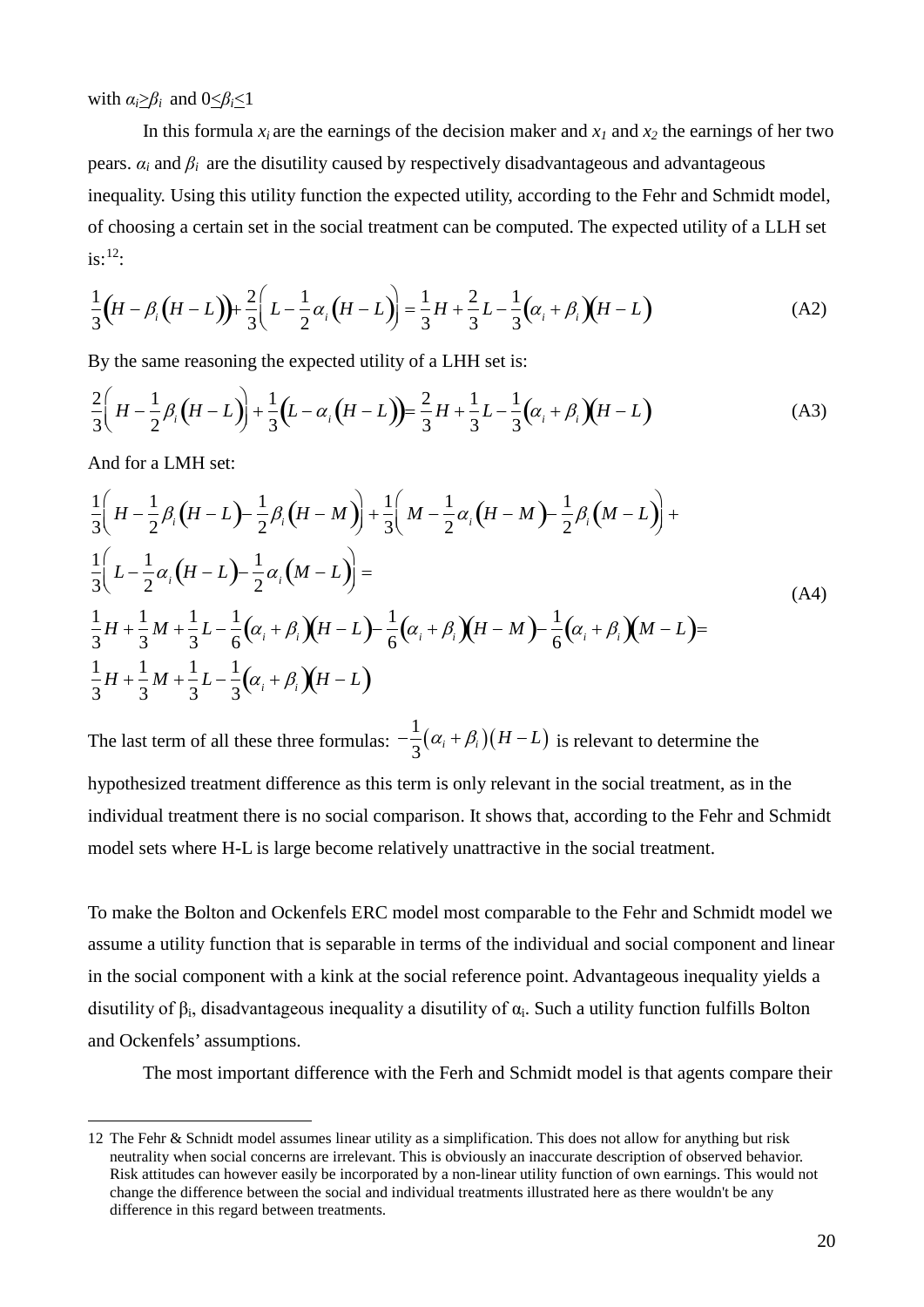own outcome to a fair share of the pie instead of with the earnings of each referent. In our experiment a fair share is always 10 1/3 because the number on the cards always add up to 31. This yields the following utility function:

$$
x_i - \alpha_i \left( \max \left( 10 \frac{1}{3} - x_i, 0 \right) \right) - \beta_i \left( \max \left( x_i - 10 \frac{1}{3}, 0 \right) \right) \tag{A5}
$$

The expected utility of a LHH set is therefore given by:

$$
\frac{1}{3}\left(H - \beta_i\left(H - 10\frac{1}{3}\right)\right) + \frac{2}{3}\left(L - \alpha_i\left(10\frac{1}{3} - L\right)\right) \tag{A6}
$$

As the numbers in a set add up to 31 we know that  $H - L = 31 - 3L = 3 \left( \frac{10}{2} \right)$  $H - L = 31 - 3L = 3\left(10\frac{1}{3} - L\right)$  and

$$
H - L = H - \frac{31 - H}{2} = \frac{1}{2} 3 \left( H - 10 \frac{1}{3} \right)
$$
. Combining these equalities with function A6 yields:

$$
\frac{1}{3}H + \frac{2}{3}L - \frac{1}{3}\beta_i \left(\frac{2}{3}(H-L)\right) - \frac{2}{3}\alpha_i \left(\frac{1}{3}(H-L)\right) = \frac{1}{3}H + \frac{2}{3}L - \frac{2}{9}(\alpha_i + \beta_i)(H-L)
$$
(A7)

For the LLH set we have the following expected utility:

$$
\frac{2}{3}\left(H - \beta_i\left(H - 10\frac{1}{3}\right)\right) + \frac{1}{3}\left(L - \alpha_i\left(10\frac{1}{3} - L\right)\right) \tag{A8}
$$

In this case  $H - L = H - (31 - 2H) = 3 \left( H - 10 \frac{1}{2} \right)$  $H - L = H - (31 - 2H) = 3\left(H - 10\frac{1}{3}\right)$  and  $H - L = \frac{31 - L}{2} - L = \frac{1}{2}3\left(10\frac{1}{3} - L\right)$ .

Combining with A8 yields:

$$
\frac{1}{3}L + \frac{2}{3}H - \frac{2}{9}(\alpha_i + \beta_i)(H - L)
$$
 (A9)

As with the Fehr and Schmidt model the last term shows the hypothesized treatment effect.

Dropping the assumption of linear social effects causes the effect of *H-L* to be non-linear, but utility is still decreasing in *H-L* in the social treatment.

For LMH set the utility is given by:

$$
\frac{1}{3}\left(H - \beta_i\left(H - 10\frac{1}{3}\right)\right) + \frac{1}{3}\left(M - \beta_i\left(M - 10\frac{1}{3}\right)\right) + \frac{1}{3}\left(L - \alpha_i\left(10\frac{1}{3} - L\right)\right)
$$
(A10)

if *M* is bigger than 10 1/3. If M is smaller it is given by:

$$
\frac{1}{3}\left(H - \beta_i\left(H - 10\frac{1}{3}\right)\right) + \frac{1}{3}\left(M - \alpha_i\left(10\frac{1}{3} - M\right)\right) + \frac{1}{3}\left(L - \alpha_i\left(10\frac{1}{3} - L\right)\right) \tag{A11}
$$

From A10 and A11 the utility in the social treatment decreases if an amount is transferred from L to H. Utility is no longer linearly deceasing in *H-L* though. For example if *M* is bigger than 10 1/3 transferring an amount from *H* to *M* decrease *H-L* but does not affect the disutility from inequity. However for all choice situations in our experiment it still holds that the set where *H-L* is bigger